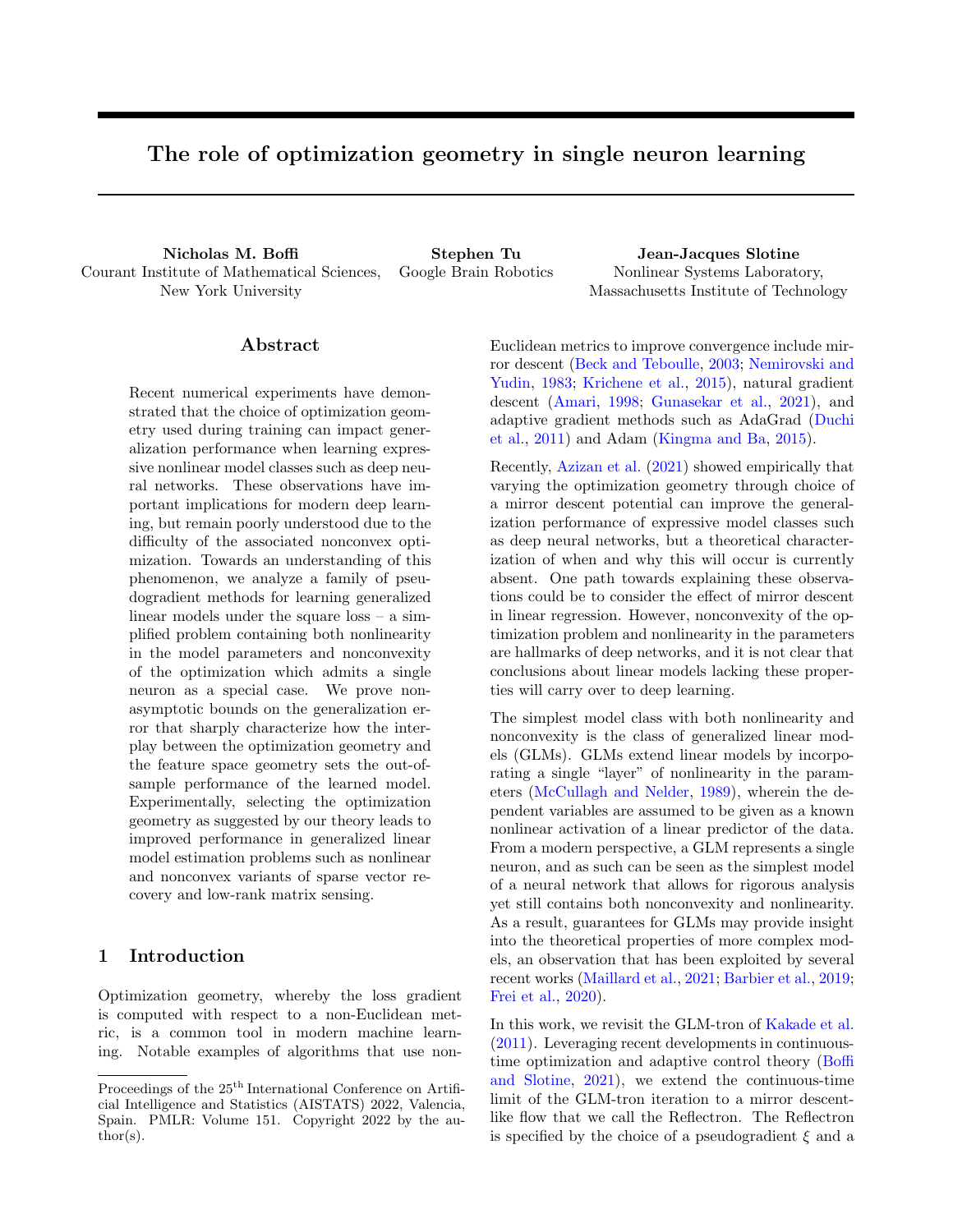strongly convex potential function  $\psi$ ; these two ingredients together define a search direction and a search geometry. As particular cases, the Reflectron recovers both the GLM-tron and gradient descent.

Outline of results We first prove non-asymptotic generalization error bounds for mirror descent applied to a GLM in the full-batch setting. Our results highlight how the choice of  $\psi$  can improve the statistical performance of the model if selected in a way that respects the underlying geometric structure of the feature space. In the realizable setting, we further characterize the learned parameters as minimizing the Bregman divergence under  $\psi$  between the initialization and the interpolating manifold.

We then discretize the continuous dynamics via the forward-Euler method to obtain an implementable algorithm, and we show that the corresponding iteration enjoys guarantees that match those of the continuous-time flow. We further consider a stochastic gradient-like setting for learning GLMs in the realizable and bounded noise settings, and prove  $O(1/t)$  and  $O(1^{-\tau})$  bounds for the generalization error, respectively. We conclude with experiments highlighting the ability of our theoretical results to capture the importance of optimization geometry in practice. By choosing the mirror descent potential as suggested by our analysis in nonlinear and nonconvex sparse vector and low-rank matrix recovery problems – both of which amount to GLM estimation under the square loss – we demonstrate improved generalization performance of the learned model.

#### 1.1 Related work and significance

Applications of the GLM-Tron The GLM-tron of Kakade et al. (2011) was the first known computationally and statistically efficient algorithm for learning both GLMs and Single Index Models (SIMs). A recent extension known as the BregmanTron (Nock and Menon, 2020) obtains improved guarantees for the SIM problem by applying Bregman divergences to directly learn the loss function; here, we instead focus on the GLM-tron as a primitive that allows us to analyze the role of optimization geometry in learning nonlinear models. Frei et al. (2020) use similar proof techniques to Kakade et al. (2011) to analyze gradient descent on the square loss for learning a single neuron. Our work extends their results to the mirror descent and pseudogradient settings, and characterizes the role of optimization geometry in generalization. Foster et al. (2020) utilize the GLM-tron for system identification in a particular nonlinear discretetime dynamics model, and Goel and Klivans (2019) use a kernelized GLM-tron to provably learn two-hiddenlayer neural networks. Similar update laws have independently been developed in the adaptive control literature (Tyukin et al., 2007), along with mirror descent and momentum variants (Boffi and Slotine, 2021).

Implicit bias and generalization Modern machine learning frequently takes place in a highdimensional regime with many more parameters than examples. It is now well-known that deep networks will interpolate noisy data, yet exhibit low generalization error *despite interpolation* when trained on meaningful data (Zhang et al., 2017). Defying classical statistical wisdom, an explanation for this apparent paradox has been given in the implicit bias (Soudry et al., 2018) of optimization algorithms and the double descent curve (Belkin et al., 2019; Bartlett et al., 2020; Muthukumar et al., 2019; Hastie et al., 2019). The notion of implicit bias captures the proclivity of a method to converge to a particular kind of interpolating solution – such as minimum norm – when many options exist.

Implicit bias has been categorized for gradientbased algorithms on separable classification problems (Soudry et al., 2018; Nacson et al., 2018), regression problems (Gunasekar et al., 2018b), and multilayer models (Gunasekar et al., 2018a; Woodworth et al., 2020; Gunasekar et al., 2017). Approximate results are also available for the implicit bias of gradient-based algorithms when used to train deep networks (Azizan et al., 2019). Moreover, it was shown empirically (Azizan et al., 2021) that the choice of mirror descent potential affects the generalization error of deep networks, and a qualitative explanation was provided in terms of changing the specific form of implicit bias. Our focus on the GLM setting allows us to distinguish between the generalization performance of models trained with different potentials, which provides a quantitative and geometric explanation. While we focus on the square loss, a number of recent works have investigated the possibility of using the square loss for training deep networks for classification (Demirkaya et al., 2020; Hui and Belkin, 2021; Han et al., 2022).

## 2 Problem setting and background

Our problem setting follows the original work of Kakade et al. (2011). Let  $f_{\mathbf{x}_i, y_i} g_{i-1}^n$  denote an i.i.d. dataset sampled from a distribution D supported on  $X$  $[0, 1], X$ <sup>d</sup>, where  $E[y_i|\mathbf{x}_i] = u(h, \mathbf{x}_i)$ for  $2 \text{ R}^d$  a fixed, unknown vector of parameters.  $u : \mathbb{R}$  / [0, 1] is assumed to be a known, nondecreasing, and L-Lipschitz activation function. Our goal is to approximate  $E[y_j/x_j]$  as measured by the expected square loss. To this end, for a hypothesis  $h: \mathbb{R}^d$  ! R, we define the generalization error  $err(h)$  and the excess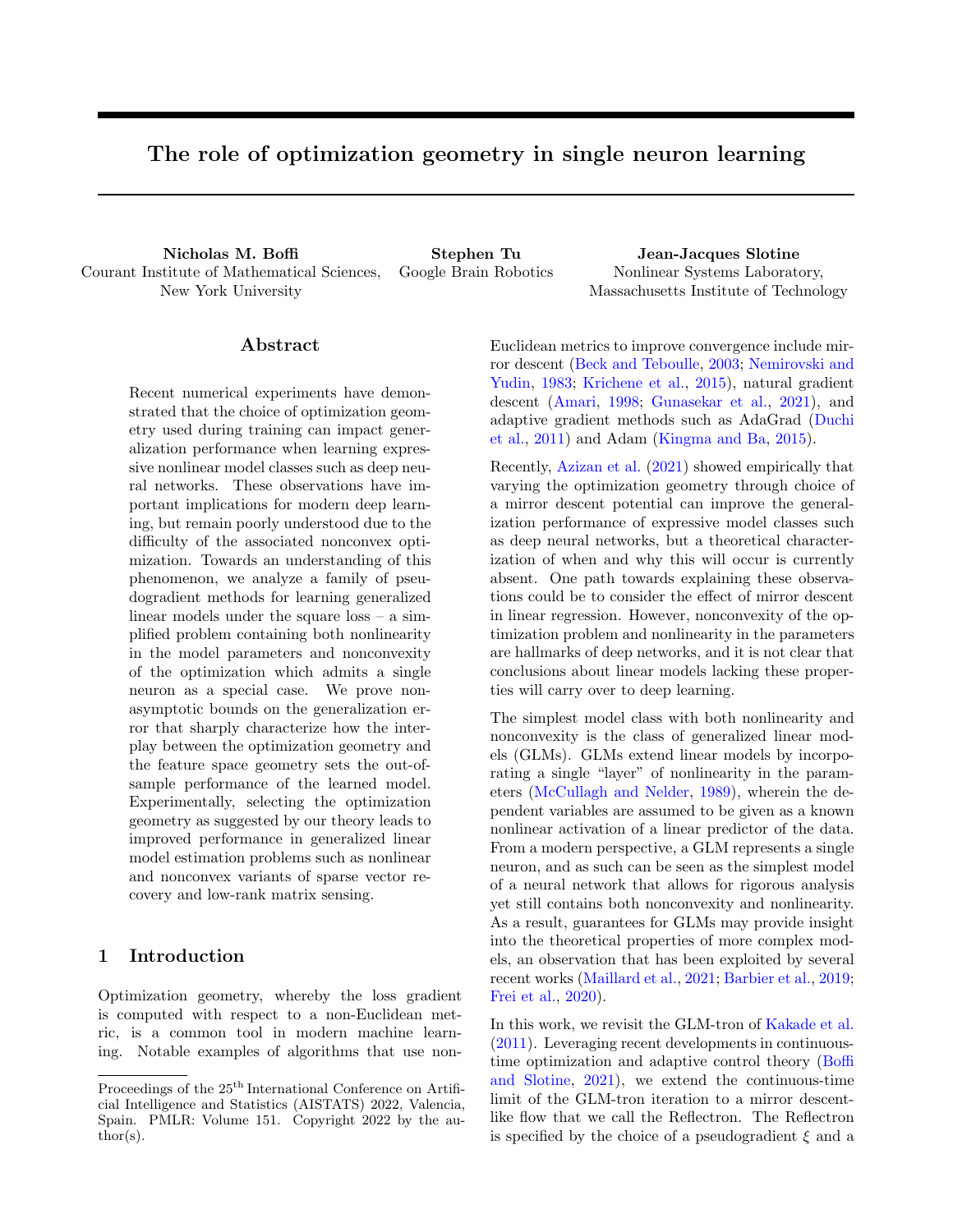risk compared to the Bayes-optimal predictor  $\varepsilon(h)$  as

$$
err(h) = E_{\mathbf{x}, \mathbf{y}} \left[ \left( h \left( \mathbf{x} \right) \quad y \right)^2 \right], \tag{1}
$$

$$
\varepsilon(h) = \mathbb{E}_{\mathbf{x} \cdot \mathbf{y}} \left[ \left( h(\mathbf{x}) \quad u \left( h \ , \mathbf{x} \, i \right) \right)^2 \right],\tag{2}
$$

with  $\widehat{\text{err}}(h)$  and  $\widehat{\varepsilon}(h)$  their empirical counterparts over the dataset. Towards minimizing  $err(h)$ , we present a family of mirror descent-like algorithms for minimizing  $\hat{\varepsilon}(h)$  over parametric hypotheses of the form  $h(\mathbf{x}) = u\left(\left\langle \widehat{\,\cdot\,}, \mathbf{x} \right\rangle\right)$ . Via standard statistical techniques (Bartlett and Mendelson, 2002), we transfer our guarantees on  $\hat{\varepsilon}(h)$  to  $\varepsilon(h)$ , which in turn implies a small  $err(h)$ . The starting point of our analysis is the GLM-tron of Kakade et al. (2011), which is an iterative update law of the form

$$
\hat{t}_{t+1} = \hat{t}_t + \frac{1}{n} \sum_{i=1}^n \left( u\left( \left\langle \hat{X}_i, \mathbf{x}_i \right\rangle \right) - y_i \right) \mathbf{x}_i, \quad (3)
$$

with initialization  $\hat{1} = 0$ . Equation (3) is a pseudogradient-based update law obtained from gradient descent on the square loss  $\widehat{\text{err}}(h)$  by replacing all appearances of  $u^{\theta}$  by the fixed value 1. It admits a continuous-time limit for an infinitesimal step size,

$$
\frac{d}{dt}^{\frown} = \frac{1}{n} \sum_{i=1}^{n} \left( u\left( \left\langle \widehat{\cdot}, \mathbf{x}_{i} \right\rangle \right) - y_{i} \right) \mathbf{x}_{i}, \qquad (4)
$$

where  $(3)$  is obtained from  $(4)$  via a forward-Euler discretization with a timestep  $\Delta t = 1$ .

Notation. Throughout this paper, we will use the notation  $\frac{d}{dt}\mathbf{x} = \dot{\mathbf{x}}$  interchangeably for any timedependent function  $\mathbf{x}(t)$ . Moreover, we will denote

$$
R_n(F) = \mathsf{E}_{\mathbf{x}_i; i} \left[ \sup_{h \geq F} \frac{1}{n} \sum_{i=1}^n \epsilon_i h(\mathbf{x}_i) \right]
$$

the Rademacher complexity of a function class  $\digamma$  on n samples, and the shorthand  $\zeta(h) = \max \widehat{\epsilon}(h), \widehat{\epsilon}(h)g$ in our generalization error bounds.

## 3 Continuous-time theory

In this section, we analyze a continuous-time flow that we will discretize to obtain implementable algorithms in Section 4. Our continuous-time analysis sketches the essence of the techniques required to obtain discrete-time guarantees, and provides intuition for our main results while avoiding discretizationspecific details. The class of algorithms we consider is captured by the dynamics

$$
\frac{d}{dt}\Gamma\psi\begin{pmatrix}\gamma\\ \gamma\end{pmatrix} = \frac{1}{n}\sum_{i=1}^{n} \left(u\left(\begin{pmatrix}\gamma\\ \gamma x_i\end{pmatrix}\right) - y_i\right) \xi\begin{pmatrix}\gamma\\ \gamma x_i\end{pmatrix} \mathbf{x}_i.
$$
 (5)

for  $\psi : \mathcal{M} \perp \mathbb{R}, \mathcal{M} \in \mathbb{R}^d$ , and  $\xi : \mathcal{M} \times \mathcal{N} \in \mathbb{R}$  with  $\xi$ 0. To obtain guarantees on the algorithms represented by (5), we require two primary assumptions.

**Assumption 3.1.**  $\psi$  : M ! R is  $\sigma$ -strongly convex with respect to a norm  $k k$ . Moreover,  $\min_{\mathbf{w} \geq \mathcal{M}} \psi(\mathbf{w}) = 0.$ 

Note that any  $\psi$  with finite minimum can be shifted to satisfy the final requirement of Assumption 3.1, as our algorithms only depend on gradients and Bregman divergences of  $\psi$ .

**Assumption 3.2.** The activation function  $u : \mathbb{R}$  ! [0, 1] is known, nondecreasing, and L-Lipschitz.

The parameters of the hypothesis  $h_t$  at time t are computed by applying the inverse gradient of  $\psi$ , which is guaranteed to exist by strong convexity. The mirror descent generalization of the GLM-tron is obtained from (5) by setting  $\xi(\mathbf{w}, \mathbf{x}) = 1$ , while mirror descent itself is obtained by setting  $\xi(\mathbf{w}, \mathbf{x}) = u^{\theta}(\hbar \mathbf{w}, \mathbf{x})$ . In order to outline the intuition behind our results, we focus exclusively on the case when  $\xi(\mathbf{w}, \mathbf{x}) = 1$  and defer the analysis with arbitrary  $\xi$  to discrete-time.

#### 3.1 Statistical guarantees

The following theorem gives a statistical guarantee for the Reflectron in continuous-time. It shows that for any choice of potential function  $\psi$ , the Reflectron eventually finds a nearly Bayes-optimal predictor.

**Theorem 3.1.** Suppose that  $f{\bf x}_i, y_i g_{i=1}^n$  are drawn i.i.d. from a distribution  $D$  supported on  $X$  $[0, 1]$ where  $E[y/x] = u(h, x)$ , u satis es Assumption 3.2, and  $\overline{2}$   $\overline{R}^d$  is an unknown vector of parameters. Let  $\psi$  satisfy Assumption 3.1. Assume that  $\left\| \frac{1}{n} \sum_{i=1}^n (u(h, \mathbf{x}_i)) - y_i \right\|$  *n* where k k denotes the dual norm to k k. Then for any  $\delta \geq (0,1)$ , there exists some time  $t < \sqrt{\frac{(\ )}{2^2}}$  such that the hypothesis  $h_t = u\left(\left\langle\widehat{\phantom{x}}(t),\mathbf{x}\right\rangle\right)$  satis es

$$
\zeta(h_t) \quad \sqrt{\frac{8L^2\eta^2\psi(\ )}{\sigma}} + 4R_n(F) + \sqrt{\frac{8\log(1/\delta)}{n}},
$$

with probability at least  $1 - \delta$ , where  $\hat{\mathbf{b}}(0)$  = arg min<sub>w 2M</sub>  $\psi(\mathbf{w})$ , and F<br>  $\hat{\mathbf{x}} \not\in \mathbb{b}$   $\mathbb{b}\mathbf{w}, \mathbf{x}$  i :  $\mathbf{w} \not\geq M$ ,  $\frac{d}{d}$  (  $\frac{k}{d}$   $\mathbf{w}$ )  $\psi$  )  $q$ .  $f\mathbf{x} \not\vdash h\mathbf{w}, \mathbf{x} \textit{i}: \mathbf{w} \not\supseteq M, d \quad (\ \ k \mathbf{w})$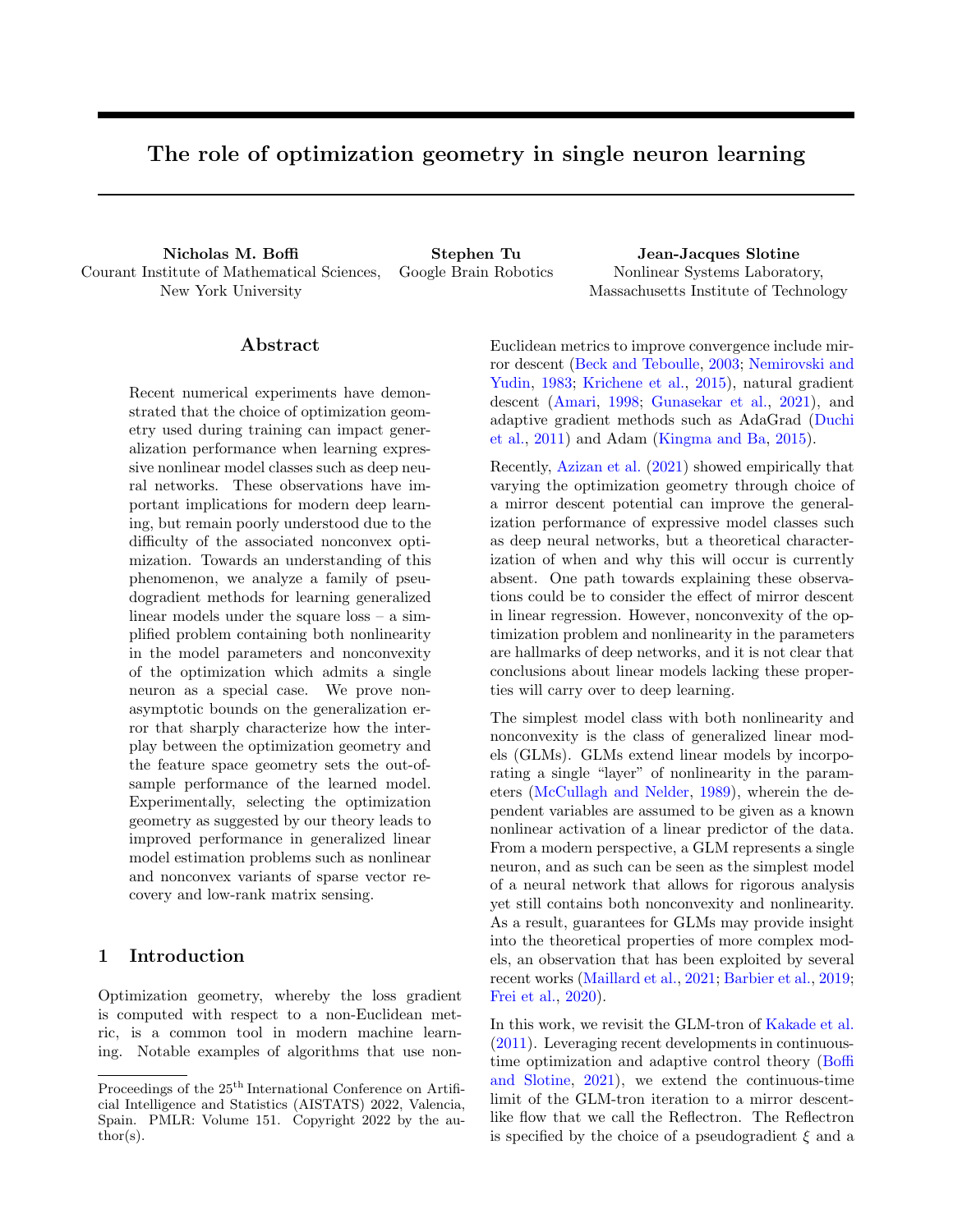.

Proof. Consider the rate of change of the Bregman divergence between the parameters for the Bayesoptimal predictor and the parameter estimates  $(t)$ ,

$$
\frac{d}{dt}d\left(\parallel\parallel\hat{ }\right)=\left\langle \hat{ }\quad,\left.\digamma^{2}\psi\left(\hat{ }\right)\hat{ }\right\rangle
$$

Observe that  $\frac{d}{dt} \int r \psi$  $= r^2 \psi$  $\bigg)$ <sup> $\dot{\widehat{\ }}$ </sup>, so that

$$
\frac{d}{dt}d\left(\parallel\widehat{\qquad}\right)=\frac{1}{n}\sum_{i=1}^{n}\left(y_{i}-u\left(\hbar\mathbf{x}_{i},i\right)\right)\left\langle \mathbf{x}_{i},\widehat{\qquad}\right\rangle \n+\frac{1}{n}\sum_{i=1}^{n}\left(u\left(\hbar\mathbf{x}_{i},i\right)-u\left(\left\langle \mathbf{x}_{i},\widehat{\qquad}\right\rangle\right)\right)\left\langle \mathbf{x}_{i},\widehat{\qquad}\right\rangle.
$$

Using that  $u$  is  $L$ -Lipschitz and nondecreasing, we may upper bound the second term by  $\frac{1}{L}\widehat{\varepsilon}(h_t)$ ,

$$
\frac{d}{dt}d\left(\bigwedge_{i=1}^{n}\hat{f}\right)
$$
\n
$$
\frac{1}{n}\sum_{i=1}^{n}\left(y_{i}u\left(\hbar\mathbf{x}_{i},i\right)\right)\left\langle\mathbf{x}_{i},\hat{f}\right\rangle\frac{1}{L}\hat{\varepsilon}(h_{t})\,. \tag{6}
$$

By assumption,  $k_{\overline{n}}^1 \sum_{i=1}^n (y_i - u(hx_i, i)) x_i k$   $\eta$ . Now, observe that by strong convexity of  $\psi$  and by the initialization,

$$
\Big\|\widehat{\phantom{a}}(0)\qquad\Big\|\quad\sqrt{\frac{2d\;\left(\begin{array}{c|c} \end{array}\right)\widehat{\phantom{a}}(0)\qquad\qquad\sqrt{2\psi(\phantom{a})}}{\sigma}\quad\sqrt{\frac{2\psi(\phantom{a})}{\sigma}}\;.
$$

By induction, assume that  $d \begin{pmatrix} 0 \ 0 \end{pmatrix}$  (*t*)  $\psi($  ) at time t. Then we have the bound

$$
\frac{d}{dt}d\left(\parallel\uparrow\right)\qquad \frac{1}{L}\widehat{\varepsilon}(h_t)+\eta\sqrt{\frac{2\psi(\parallel\cdot\parallel}{\sigma}},
$$

so that either  $\frac{d}{dt}d \mid \left| \right|$  $\Big)$  <  $\eta \sqrt{\frac{2}{2} \left( \frac{\pi}{2} \right)}$  or  $\widehat{\varepsilon}(h_t)$  $2L\eta\sqrt{\frac{2}{m}}$ . In the latter case, we have obtained the

desired bound on  $\widehat{\varepsilon}(h_t)$ . Otherwise, t cannot exceed

$$
t_f = \frac{d \left( \left( \begin{array}{c} \end{array} \right| ^\frown(0) \right)}{\sqrt{\frac{2}{\frown \dots}} \eta} = \sqrt{\frac{\psi(\cdot)}{2\eta^2}}
$$

to satisfy  $\widehat{\varepsilon}(h_t)$  2L $\eta \sqrt{\frac{2}{n+1}}$ . Hence there is some  $h_t$ with  $t < t_f$  such that  $\widehat{\varepsilon}(h_t) = 2L\eta \sqrt{\frac{2(t)}{t}}$ . To transfer this bound on  $\hat{\varepsilon}$  to  $\varepsilon$ , we need to bound  $\hat{\varepsilon}(h_t)$   $\varepsilon(h_t)$ . Application of a standard uniform convergence result (cf. Theorem  $B.3$ ) to the square loss<sup>1</sup> implies

$$
\widehat{\varepsilon}(h_t) \quad \varepsilon(h_t)j \quad 4R_n(F) + \sqrt{\frac{8\log(1/\delta)}{n}}
$$

with probability at least  $1 \delta$ .

Because  $\varepsilon(h_t) = \text{err}(h_t)$  up to a constant, we can find a good predictor by using a hold-out set to estimate  $err(h_t)$  throughout learning.

The statement of Theorem 3.1 uses a specific initialization strategy to write the generalization error bound in terms of  $\psi(\cdot)$ ; with an arbitrary initialization,  $\psi(\cdot)$ can be replaced by  $d \begin{pmatrix} \parallel \widehat{}}(0) \end{pmatrix}$ , and our definition of  $\overline{F}$  can be modified accordingly. As the bound depends on  $\psi($ ), C, and  $\eta$ , the potential  $\psi$  may be chosen in correspondence with available knowledge on the problem structure to optimize the guarantee on the generalization error. In Corollaries 4.1-4.3, we provide explicit illustrations of this fact. In the experiments in Section 6, we show how this can be used for improved estimation over the GLM-tron in problems such as sparse vector and low-rank matrix recovery.

Our proof of Theorem 3.1 is similar to the corresponding proof for the GLM-tron (Kakade et al., 2011), but has two primary modifications. First, we consider the Bregman divergence under  $\psi$  between the Bayes-optimal parameters and the current parameter estimates, rather than the squared Euclidean distance. Our use of Bregman divergence critically relies on the Bayes-optimal parameters appearing in the first argument. Second, rather than analyzing the iteration on  $k_t$ 2 <sup>2</sup> as in the discrete-time case, we analyze the dynamics of the Bregman divergence. Taking  $\psi = \frac{1}{2}k \quad k_2^2$  recovers the guarantee of the GLM-tron up to forward Euler discretization-specific details.

#### 3.2 Implicit regularization

We now study how the choice of  $\psi$  impacts the model learned by (5). To do so, we require a realizability assumption on the dataset.

Assumption 3.3. There exists a fixed  $\sigma$  such that  $y_i = u(h, \mathbf{x}_i)$  for all  $i = 1, \ldots, n$ .

In many cases, even the noisy dataset of Section 3.1 may satisfy Assumption 3.3 for a  $\overline{\phantom{a}}\neq\overline{\phantom{a}}$ . We now begin by proving convergence of the training error.

Lemma 3.1. Suppose that  $f_{\mathbf{X}_i,\, y_i g_{i=1}^n}$  are drawn i.i.d. from a distribution D supported on  $X$  [0,1]. Let the dataset satisfy Assumption  $3.3$ , let  $u$  satisfy Assumption 3.2, and let  $\psi$  satisfy Assumption 3.1. Suppose  $kx_i k$  C. Then  $\widehat{\epsilon}(h_t)$  ! 0 where  $h_t(\mathbf{x}) =$  $u\left(\left\langle \widehat{\phantom{x}}(t),{\bf x}\right\rangle \right)$  and  $\widehat{\phantom{x}}(0)$  =  $\arg\min_{{\bf w}\geq\mathcal{M}}\psi({\bf w}).$  Furthermore,  $\min_{t^0 \geq [0,t]} \widehat{t} \widehat{\epsilon}(h_{t^0}) g \quad O(1/t)$ .

Proof. Under the assumptions, (6) implies

 $\Box$ 

$$
\frac{d}{dt}d\ \left(\big\|\bigg\|^{2}\right)\qquad \frac{1}{L}\widehat{\varepsilon}(h_{t})\qquad 0\ .
$$

<sup>&</sup>lt;sup>1</sup>Note that while the square loss is neither bounded nor Lipschitz in general, it is both over the domain  $[0, 1]$  with bound  $b = 1$  and Lipschitz constant  $L' = 1$ .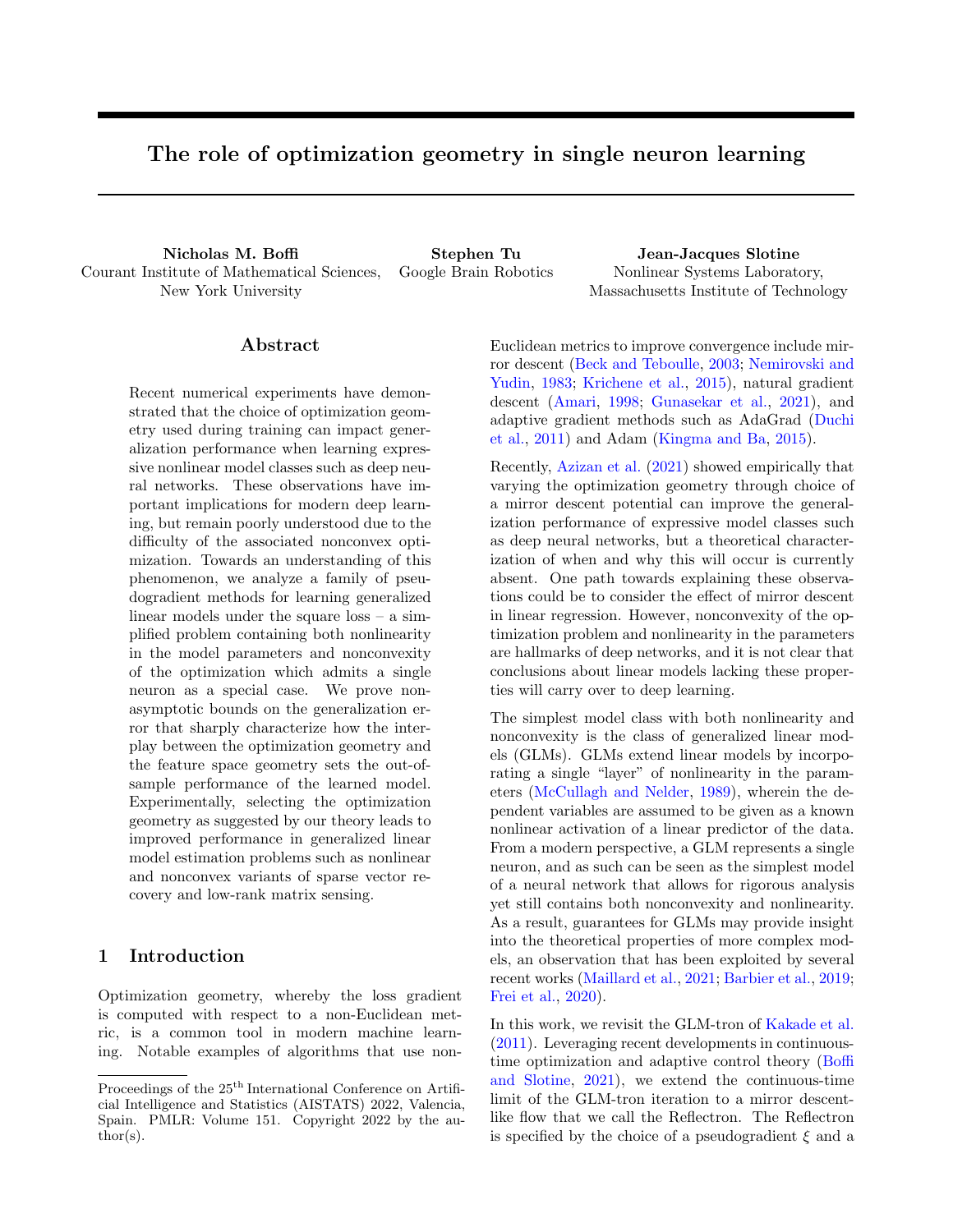Integrating both sides of the above gives the bound

$$
\int_0^t \widehat{\varepsilon}(h_{t^0}) dt^0 \quad Ld \ \left(\begin{array}{c} \end{array} \right| \widehat{\phantom{a}}(0) \Big) .
$$

Explicit computation shows that  $\frac{d}{dt}\hat{\epsilon}(h_t)$  is bounded, so that  $\hat{\varepsilon}(h_t)$  is uniformly continuous in t. By Barbalat's Lemma (cf. Lemma B.1), this implies that  $\hat{\varepsilon}$ ! 0 as t! 1. Now, note that

$$
\inf_{t^0 \geq [0,t]} f\widehat{\epsilon}(h_{t^0})gt = \int_0^t \inf_{t^0 \geq [0,t]} f\widehat{\epsilon}(h_{t^0})gt^{0}
$$

$$
\int_0^t \widehat{\epsilon}(h_{t^0})dt^0 \quad Ld \ \left( \parallel \widehat{\phantom{a}}(0) \right),
$$

so that 
$$
\inf_{t^0 \geq [0, t]} f \widehat{\epsilon}(h_{t^0}) g \xrightarrow[t]{\text{Ld}} \frac{(\mathcal{K}^{\widehat{\epsilon}(0)})}{t}.
$$

Lemma  $3.1$  shows that  $(5)$  will converge to an interpolating solution for a realizable dataset, and that the best hypothesis up to time t does so at an  $O(1/t)$  rate; the proof is given in the appendix.

In general, there may be many possible vectors  $\hat{ }$  consistent with the data. The following theorem provides insight into the parameters learned by (5). Our result is analogous to the characterization of the implicit bias of mirror descent due to Gunasekar et al. (2018a), and uses a continuous-time proof technique inspired by the discrete-time technique in Azizan et al. (2019). A similar continuous-time proof first appeared in Boffi and Slotine (2021) in the context of adaptive control.

Theorem 3.2. Consider the setting of Lemma 3.1. Let  $A = f^{\top} 2 M : u(\langle \cdot, \mathbf{x}_i \rangle) = y_i, i = 1, ..., n$ be the set of parameters that interpolate the data, and assume that  $\hat{a}(t)$  !  $\hat{b}_1$  2 A. Further assume that  $u(t)$ is invertible. Then  $\hat{i}_1 = \arg \min_{2A} d \quad (\hat{i} \parallel \hat{i}_0)$ . In particular, if  $\hat{f}(0) = \arg \min_{\mathbf{w} \geq \mathcal{M}} \psi(\mathbf{w})$ , then  $\hat{f}$  $\arg \min_{2A} \psi^{-}$ ).

*Proof.* Let  $\overline{\phantom{a}}$  2 A be arbitrary. Define the error on example *i* as  $\tilde{y}_i\left(\hat{u}(t)\right) = \left(u\left(\left\langle \hat{u}(t), \mathbf{x}_i \right\rangle\right) - y_i\right)$ . Then,

$$
\frac{d}{dt}d \quad \left(\begin{array}{c} -\| \widehat{\phantom{a}}(t) \end{array}\right) \n= \frac{1}{n} \sum_{i=1}^{n} \tilde{y}_i \left(\widehat{\phantom{a}}(t) \right) \left\langle \widehat{\phantom{a}}(t) \right| \widehat{\phantom{a}}^{-}, \mathbf{x}_i \right), \n= \frac{1}{n} \sum_{i=1}^{n} \tilde{y}_i \left(\widehat{\phantom{a}}(t) \right) \left( \left\langle \widehat{\phantom{a}}(t), \mathbf{x}_i \right\rangle \right) u^{-1}(y_i) \right).
$$

Above, we used that  $\overline{\phantom{a}}$  2 A and that  $u($ ) is invertible, so that  $u\left(\langle \overline{\phantom{x}}, \mathbf{x}_i \rangle \right) = y_i$  implies that  $\langle \overline{\phantom{x}}, \mathbf{x}_i \rangle = u^{-1}(y_i)$ .

Integrating both sides of the above, we find that

$$
d \quad \left(\begin{array}{c} \mid \\ \mid \\ \mid \\ \end{array}\right) \quad d \quad \left(\begin{array}{c} \mid \\ \mid \\ \end{array}\right) \quad d \quad \left(\begin{array}{c} \mid \\ \mid \\ \end{array}\right) \quad \left(\begin{array}{c} \mid \\ \mid \\ \end{array}\right) \quad \left(\begin{array}{c} \mid \\ \mid \\ \end{array}\right) \quad \left(\begin{array}{c} \mid \\ \mid \\ \end{array}\right) \quad d \quad \left(\begin{array}{c} \mid \\ \mid \\ \end{array}\right) \quad d \quad \left(\begin{array}{c} \mid \\ \mid \\ \end{array}\right) \quad d \quad \left(\begin{array}{c} \mid \\ \mid \\ \end{array}\right) \quad d \quad \left(\begin{array}{c} \mid \\ \mid \\ \end{array}\right) \quad d \quad \left(\begin{array}{c} \mid \\ \mid \\ \end{array}\right) \quad d \quad \left(\begin{array}{c} \mid \\ \mid \\ \end{array}\right) \quad d \quad \left(\begin{array}{c} \mid \\ \mid \\ \end{array}\right) \quad d \quad \left(\begin{array}{c} \mid \\ \mid \\ \end{array}\right) \quad d \quad \left(\begin{array}{c} \mid \\ \mid \\ \end{array}\right) \quad d \quad \left(\begin{array}{c} \mid \\ \mid \\ \end{array}\right) \quad d \quad \left(\begin{array}{c} \mid \\ \mid \\ \end{array}\right) \quad d \quad \left(\begin{array}{c} \mid \\ \mid \\ \end{array}\right) \quad d \quad \left(\begin{array}{c} \mid \\ \mid \\ \end{array}\right) \quad d \quad \left(\begin{array}{c} \mid \\ \mid \\ \end{array}\right) \quad d \quad \left(\begin{array}{c} \mid \\ \mid \\ \end{array}\right) \quad d \quad \left(\begin{array}{c} \mid \\ \mid \\ \end{array}\right) \quad d \quad \left(\begin{array}{c} \mid \\ \mid \\ \end{array}\right) \quad d \quad \left(\begin{array}{c} \mid \\ \mid \\ \end{array}\right) \quad d \quad \left(\begin{array}{c} \mid \\ \mid \\ \end{array}\right) \quad d \quad \left(\begin{array}{c} \mid \\ \mid \\ \end{array}\right) \quad d \quad \left(\begin{array}{c} \mid \\ \mid \\ \end{array}\right) \quad d \quad \left(\begin{array}{c} \mid \\ \mid \\ \end{array}\right) \quad d \quad \left(\begin{array
$$

The above relation is true for any  $\overline{2}$  A. Furthermore, the integral on the right-hand side is independent of ¯. Hence the arg min of the two Bregman divergences must be equal, which shows that  $\hat{I}_1$  = arg min  $_{2A} d$   $\begin{pmatrix} - \end{pmatrix} \hat{I}_1(0)$ .  $\Box$ 

Theorem 3.2 elucidates the implicit bias of pseudogradient algorithms captured by (5). Out of all possible interpolating parameters, (5) finds those that minimize the Bregman divergence between the set of interpolating parameters and the initialization.

## 4 Discrete-time algorithms

Equation (5) can be discretized via Forward-Euler to form an implementation with a step size  $\lambda > 0$ ,

$$
\Gamma \psi \begin{pmatrix} \widehat{t}_{t+1} & \Gamma \psi \begin{pmatrix} \widehat{t}_{t} \end{pmatrix} \\ = \frac{\lambda}{n} \sum_{i=1}^{n} \left( u \left( \begin{pmatrix} \widehat{t}_{t} & \mathbf{x}_{i} \end{pmatrix} \right) & y_{i} \right) \xi \begin{pmatrix} \widehat{t}_{t} & \mathbf{x}_{i} \end{pmatrix} \mathbf{x}_{i}, \quad (7)
$$

$$
\widehat{t}_{t+1} = \Pi_{C} \begin{pmatrix} \widehat{t}_{t+1} \end{pmatrix} . \tag{8}
$$

In (8),  $C$  denotes a convex constraint set and  $\Pi_C(\mathbf{z}) =$  $\arg \min_{\mathbf{x} \geq C\setminus \mathcal{M}} d$  ( $\mathbf{x} \not\in \mathbf{z}$ ) denotes the Bregman projection. To analyze the iteration  $(7) \& (8)$ , we need two assumptions on  $\xi$ .

Assumption 4.1 (Adapted from Frei et al. (2020)). For any  $a > 0$  and  $b > 0$ , there exists a  $\gamma > 0$  such that  $\inf_{k \le k} a_{k \le k} b_{k}(\mathbf{w}, \mathbf{x}) \quad \gamma > 0.$ 

For mirror descent, Assumption 4.1 reduces to a requirement that the derivative of the activation remains nonzero over any compact set.

**Assumption 4.2.** There exists a constant  $B > 0$  such that  $\xi(\mathbf{w}, \mathbf{x})$  B for all  $\mathbf{w} \geq \mathcal{M}, \mathbf{x} \geq \mathcal{X}$ .

For mirror descent, we take  $B = L$ , while for the mirror descent generalization of GLM-tron, we take  $B = 1$ . We may now state our statistical guarantees.

**Theorem 4.1.** Suppose that  $f{\bf x}_i, y_i g_{i=1}^n$  are drawn i.i.d. from a distribution  $D$  supported on  $X$  $[0, 1]$  where  $E[y/x] = u(h, x)$ , u satis es Assumptions  $3.2 \& 4.1$ , and  $2 \& C$  is an unknown vector of parameters. Let  $\psi$  satisfy Assumption  $3.2$ , and let  $\xi$  satisfy Assumptions  $4.1 \& 4.2$ . Assume that  $kx_ik$   $C, k k$   $W, and$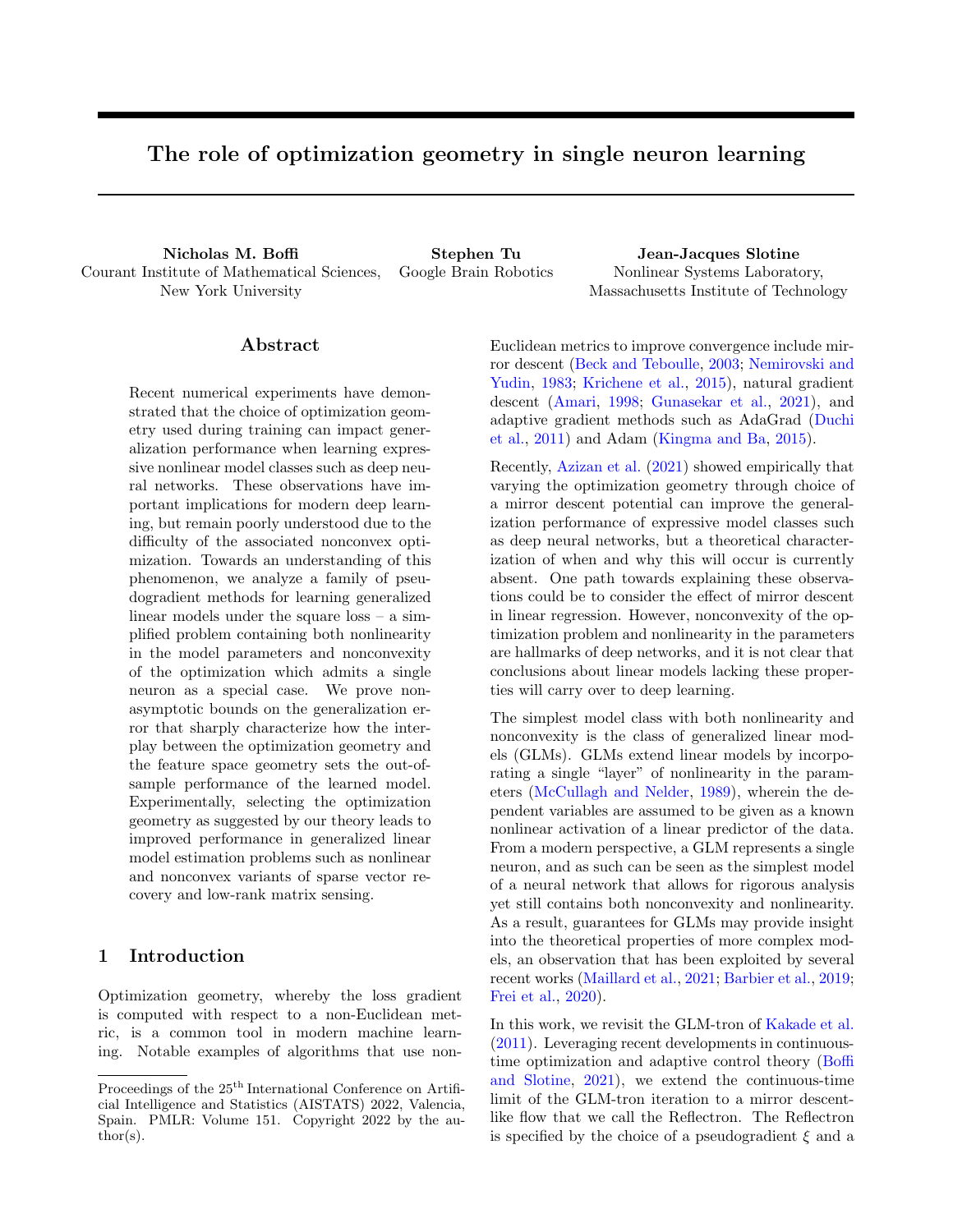$\left\| \frac{1}{n} \sum_{i=1}^{n} \left( u \left( \hat{n}, \mathbf{x}_i \right) - y_i \right) \xi \left( \hat{n}, \mathbf{x}_i \right) \right\|$  <sup>η</sup>. Let <sup>γ</sup> correspond to  $a = C$  and  $b = W + \sqrt{\frac{2 (C)}{c}}$  in Assumption 4.1. Then for  $\lambda$   $\frac{1}{2C^2BL}$  there exists some iteration  $t < \sqrt[1]{\frac{1}{2^2}}$  such that  $h_t = u\left(\left\langle \hat{a}, \mathbf{x} \right\rangle \right)$ satis es with probability at least  $1 \delta$ 

$$
\zeta(h_t) \sqrt{\frac{32L^2\eta^2\psi( )}{\gamma^2\sigma}} \left(\frac{2C^2LB+1}{2C^2LB}\right) + 4R_n(F) + \sqrt{\frac{8\log(1/\delta)}{n}},
$$

where  $\hat{I}_1 = \arg \min_{\mathbf{w} \geq C \setminus \mathcal{M}} \psi(\mathbf{w})$ , and where  $F =$  $f\mathbf{x} \not\vdash h\mathbf{w}, \mathbf{x} \textit{i}: \mathbf{w} \not\supseteq M, d \quad (\mathbf{k} \mathbf{w}) \quad \psi(\cdot) \textit{q}.$ 

Theorem 4.1 shows that, for a suitable choice of step size, the discrete-time iteration  $(7)$  &  $(8)$  preserves the guarantees of the continuous-time flow (5). The proof (and all subsequent proofs) are given in the appendix. We now state several consequences of Theorem 4.1 in standard settings that highlight the impact of the potential on generalization in nonconvex learning.

**Corollary 4.1** ( $p/q$  dual norm pairs with  $p \n\geq [2, 1]$ ). Let  $k k = k k_p$  with  $p \n\geq [2, 1]$ . Then  $\psi(\mathbf{w}) = \frac{1}{2} k \mathbf{w} k_q^2$ <br>is  $(q \quad 1)$ -strongly convex with respect to  $k k_q$  where  $1/q + 1/p = 1$ . The generalization error is bounded as

$$
\zeta(h_t) = \frac{4LWC}{q-1} \left( \frac{\sqrt{2\log(4/\delta)(q-1)} + 1}{\mathcal{P}_{\overline{n}}^2} \right) \frac{2C^2LB + 1}{2C^2LB} + \frac{4CW}{\sqrt{n(q-1)}} \left( 1 + \mathcal{P}_{\overline{q-1}}^2 \right) + \sqrt{\frac{8\log(2/\delta)}{n}}.
$$

Corollary 4.2 ( $1/1$  dual norm pairs, global setup). Let  $k k = k k_1$  and  $k k = k k_1$ . Then  $\psi(\mathbf{w}) = \frac{1}{2} k \mathbf{w} k_q^2$ with  $q = \frac{\log(d)}{\log(d)}$  $\frac{\log(d)}{\log(d)}$  is  $\frac{1}{3\log(d)}$  -strongly convex with respect to  $k$   $k_{1}$ . Then, the generalization error can be bounded

$$
\zeta(h_t) = \frac{4CW(1 + \frac{D_{3\log d})^2}{n^{1=2}} + \sqrt{\frac{8\log(2/\delta)}{n}}}{\frac{12LCW\sqrt{3\log(d)}(2C^2LB+1)}{C^2LB}} + \frac{\sqrt{\frac{8\log(4d/\delta)}{n}}}{n}.
$$

Corollary 4.3 ( $1/1$  dual norm pairs, simplex setup). Let  $k k = k k_1$  and  $k k = k k_1$ . Take  $\psi(\mathbf{w}) =$  $d_{KL}$  (w k u) where u is the discrete uniform distribution in d dimensions and where  $d_{KL}$  denotes the KL divergence. Then  $\psi(\mathbf{w})$  is 1-strongly convex with respect to k  $k_1$  over the probability simplex and  $\psi(\mathbf{w})$  $log(d)$  for any w. Then,

$$
\zeta(h_t) \quad 4C\sqrt{\frac{2\log d}{n}} + \sqrt{\frac{8\log(2/\delta)}{n}}
$$

$$
+ \frac{3LC\frac{D^2}{32\log d(2C^2LB+1)}\sqrt{\frac{\log(4d/\delta)}{n}}}{C^2LB}.
$$

In the above results, the dimensionality dependence of the generalization error has been reduced by judicious choice of  $\psi$ . In particular, Corollaries 4.2 and 4.3 are merely logarithmic in dimension, while a bound for the GLM-tron would be polynomial in dimension.

Similar to Theorem 4.1, we now show that Lemma 3.1 and Theorem 3.2 are preserved when discretizing (5). We first state a convergence guarantee.

 ${\bf Lemma}$  4.1. Suppose that  $\mathit{fx}_i, y_i g^n_{i=1}$  are drawn i.i.d. from a distribution D supported on  $X$  [0,1]. Let the dataset satisfy Assumption  $3.3$  let  $u$  satisfy Assumption 3.2, and let  $\psi$  satisfy Assumption 3.1. Suppose  $kx_ik$  C. Then for  $\lambda$  $\frac{2}{C^2BL}$ ,  $\widehat{\varepsilon}(h_t)$  !  $0$  where  $h_t(\mathbf{x})$   $=$   $u\left(\left\langle \uparrow(t),\mathbf{x}\right\rangle \right)$  is the hypothesis with parameters output by  $(7)$  &  $(8)$  at time t with  $1 = \arg \min_{\mathbf{w} \geq C \setminus \mathcal{M}} \psi(\mathbf{w})$ . Furthermore,  $\min_{t^0 \geq [0,t]} \widehat{t} \widehat{\epsilon}(h_{t^0}) g \quad O(1/t).$ 

We conclude by showing that the implicit bias properties of  $(7)$  &  $(8)$  match those of  $(5)$ .

Theorem 4.2. Consider the setting of Lemma 4.1, and assume that  $u()$  is invertible. Let  $A = f^T 2$  $C \setminus M : u(\langle \overline{\phantom{x}}, \mathbf{x}_i \rangle) = y_i, i = 1, \ldots, ng$  be the set of parameters that interpolate the data, and assume that  $\hat{b}_t$ !  $\hat{b}_1$  2 A. Then  $\hat{b}_1$  = arg min <sub>2A</sub> d  $\left(\begin{array}{c} 1 \ \end{array} \right)$ . In particular, if  $\hat{I}_1 = \arg \min_{\mathbf{w} \geq C\Lambda M} \psi(\mathbf{w})$ , then  $\hat{I}_1 =$  $\arg \min_{2A} \psi^{-}$ .

Taken together, the results in this section show that the continuous guarantees are preserved by discretization, though the analysis requires care of higher-order terms that vanish in the continuous limit.

## 5 Stochastic optimization

In this section, we provide guarantees for the iteration

$$
\Gamma \psi \begin{pmatrix} \widehat{t} & t+1 \\ t+1 & \end{pmatrix} \Gamma \psi \begin{pmatrix} \widehat{t} \\ t \end{pmatrix}
$$
\n
$$
= \lambda \left( u \left( \begin{pmatrix} \widehat{t} & t \\ t & \end{pmatrix} \right) - y_t \right) \xi \begin{pmatrix} \widehat{t} & t \\ t & \end{pmatrix} \mathbf{x}_t, \quad (9)
$$

$$
\hat{t}_{t+1} = \Pi_C \left( \hat{t}_{t+1} \right), \tag{10}
$$

which is similar to stochastic gradient descent. We first consider the bounded noise setting, where we conclude a  $O(1^{t} t)$  convergence rate of the generalization error.

**Theorem 5.1.** Suppose that  $f\mathbf{x}_t, y_t g_{t=1}^{\mathcal{T}}$  are drawn i.i.d. from a distribution  $D$  supported on  $X$  $[0, 1]$ where  $E[y/x] = u(h, xi)$ ,  $2 C$  is an unknown vector of parameters, and  $u$  satis es Assumption 3.2. Assume that C is compact, and let  $R = \text{Diam}(\mathcal{C})$  as measured in the norm  $k k$ . Suppose that  $\psi$  satis es Assumption 3.1, and that  $kx_t k$  C for all t. Fix a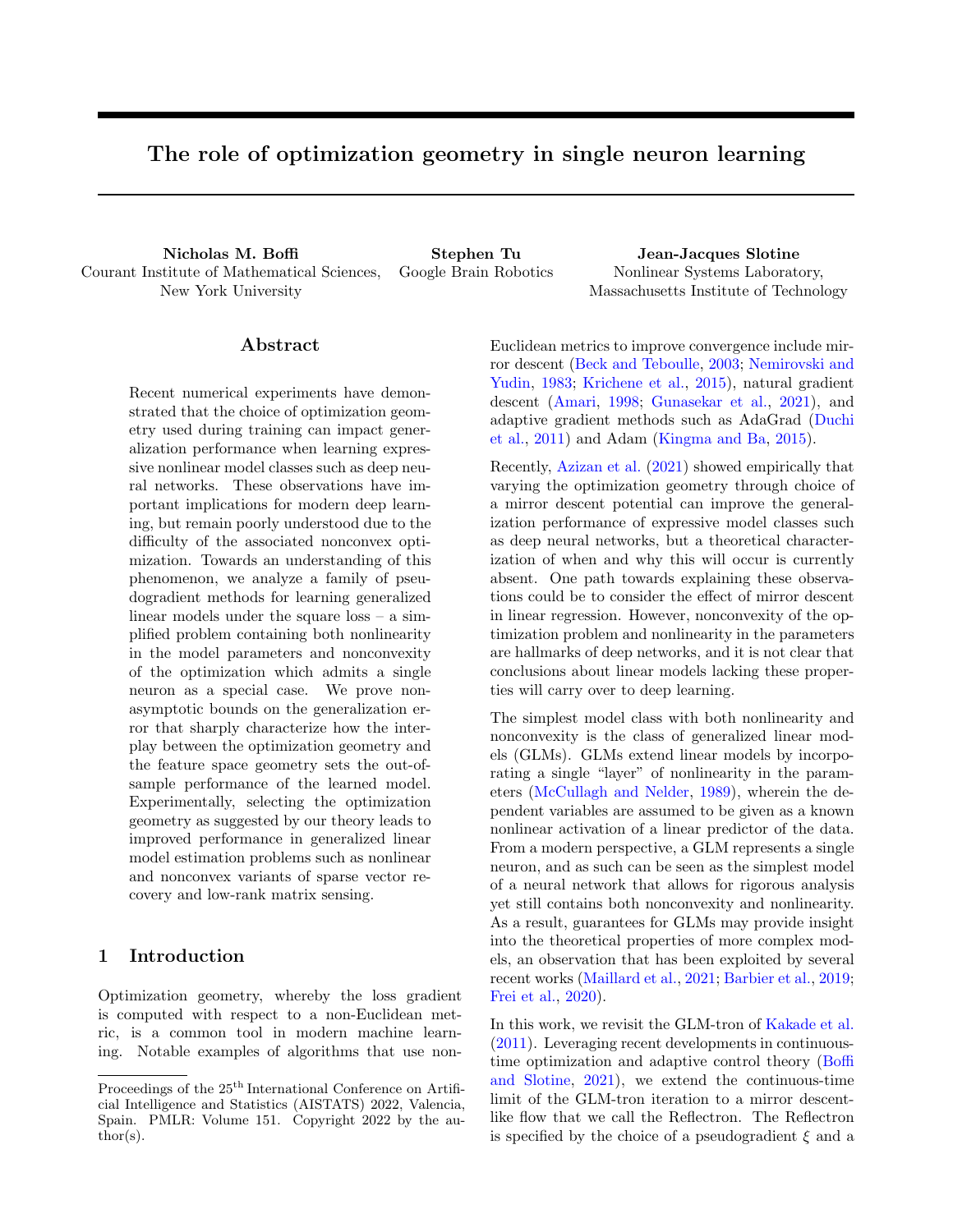horizon T, and choose  $\lambda < \min\left\{\frac{2}{C^2LB}, \frac{ \rho!}{{\overline{\overline{T}}}} \right\}$ . Then for any  $\delta \supseteq (0,1)$ , with probability at least  $1 - \delta$ ,

$$
\min_{t < T} \varepsilon(h_t)
$$
\n
$$
O\left(\frac{L}{\overline{T}\gamma}\left(\psi(\cdot) + \sqrt{CBR\log(6/\delta)} + \frac{C^2B^2}{\sigma}\right)\right)
$$

where  $h_t$  is the hypothesis output by (9) & (10) at iteration t with  $\hat{I}_1 = \arg \min_{\mathcal{Q} \in \mathcal{Q}} \psi(\cdot)$ , and  $\gamma$  corresponds to  $a = C$  and  $b = R + k$  k in Assumption 4.1.

We now consider the realizable setting, where we obtain fast  $O(1/t)$  rates.

**Theorem 5.2.** Suppose that  $f{\mathbf x}_t, y_t g_{t=1}^{\gamma}$  are drawn i.i.d. from a distribution  $D$  supported on  $X$ . Let Assumption 3.3 be satis ed with  $2\text{ C}$  an unknown vector of parameters, let u satisfy Assumption 3.2, let  $\psi$  satisfy Assumption 3.1, and assume that  $kx_t$  C for all t. Fix  $\lambda < \frac{2}{LC^2B}$ . Then for any  $\delta \n\supseteq (0,1)$ , for all  $T = 1$ , with probability at least  $1 - \delta$ 

$$
\min_{t < T} \varepsilon(h_t) \quad O\left(\frac{L^2 C^2 B \psi(\ ) \log(1/\delta)}{\sigma T \gamma}\right),\,
$$

where  $h_t$  is the hypothesis output by (9) & (10) at iteration t and where  $\gamma$  corresponds to  $a = C$  and  $b = k$   $k + \sqrt{\frac{2(k-1)}{2}}$  in Assumption 4.1.

# 6 Experiments

We now illustrate our theoretical results in two concrete problem settings. We first study a scalar-valued output problem where the Bayes-optimal parameter vector is sparse. We then consider a vector-valued system identification problem where the Bayes-optimal parameter matrix is low-rank.

We compare three variants of the Reflectron with three different choices of potential. The first is the GLMtron, which is equivalent to the use of the Euclidean potential  $\psi_2(\mathbf{x}) = \frac{1}{2} k \mathbf{x} k_2^2$ . The second is the *p*-norm algorithm (Gentile, 2003), which uses the potential  $\psi_p(\mathbf{x}) = \frac{1}{2} k \mathbf{x} k_p^2$  for  $p \quad 2 \quad [1, 1]$ . The third variant is the hypentropy algorithm (Ghai et al., 2020), which generalizes the setup considered in Corollary 4.3 beyond the probability simplex and uses the potential  $\psi$  (**x**) =  $\sum_{i=1}^{d} (\mathbf{x}_i \arcsinh(\mathbf{x}_i/\beta) - \sqrt{\mathbf{x}_i^2 + \beta^2})$  for  $\beta$  2 (0, 7). A complete description of the experimental setup is given in the appendix.

#### 6.1 Sparse vector GLMs

In this setting, the learner receives measurements  $y_i = \sigma(h, \mathbf{x}_i) + w_i$  with  $\mathbf{x}_i$ Unif([  $1, 1]^{d}$ ),  $w_{i}$ Unif([  $\sigma_w, \sigma_w$ ]<sup>*d*</sup>), and where  $\sigma$ ( ) is the sigmoid activation. is taken to be an s-sparse vector with  $s \, d$ , and we compare the GLM-tron with explicit  $\ell_1$  projection to the Reflectron with matching explicit  $\ell_1$  projection and the implicit regularization due to the either the hypentropy or p-norm potentials.

The learner has knowledge that is sparse, as well as access to the upper bounds  $k k_p$  W<sub>p</sub>. In the experiments, we set  $W_p = 2k k_p$ . Let  $B_p(r)$  denote the closed  $\ell_p$ -ball in  $\mathbb{R}^d$  of radius r centered at the origin. For the GLM-tron, we set  $C = B_1(W_1)$  and the projection onto  $C$  is Euclidean. For the p-norm algorithm, we set  $C = B_{p}(W_{p})$  and apply a Bregman projection onto C. For hypentropy, we set  $C = B_1(W_1)$ and again use the Bregman projection onto C. We compare each algorithm in two experimental regimes.

In the first regime, the ambient dimension  $d = 10000$ and sparsity  $s = 100$  are fixed, and we study the performance of each algorithm as a function of the number of data points n. For each pair of  $(n, \text{alg})$ , we run the full-batch pseudogradient algorithm for 5000 iterations over a grid of hyperparameters, and we tune the step size  $\lambda$  and the p value for the p-norm algorithm (resp.  $\beta$ for hypentropy). As suggested by Theorem 4.1, we use a holdout set of size  $n_{hold} = 500$  to select the parameters with lowest validation error over 5000 iterations. Each algorithm is run for 5 trials and the configuration that achieves the lowest median test error (over the 5 trials) is shown in the figures. The size of the test set is  $n_{\text{test}} = 1000$ , and the error bars correspond to the min/median/max over the 5 trials.

Figure 1a shows the training error and holdout error of the best configuration for each algorithm with  $n = 1000$ . Each algorithm overfits, and the holdout set is necessary to find the predictor with lowest generalization error. Figure 1b shows the resulting test error of each algorithm. For each value of  $n$ , both the p-norm and hypentropy algorithms have lower test error when compared to the GLM-tron, in line with the generalization error predictions of Theorem 4.1.

In the second regime, the number of data points is fixed at  $n = 1000$  while the ambient dimension d is varied for fixed  $s/d = 0.01$ . Figure 1c shows the test error for each algorithm, which increases with the ambient dimension  $d$  in all cases. As in Figure 1b, for fixed d, both the p-norm and hypentropy algorithms have lower test error than the GLM-tron. Taken together, Figures  $1(a)-(c)$  validate the claims of Theorem 4.1.

To verify the predictions of Theorem 4.2, we remove the explicit projection onto  $\mathcal C$  for both the GLM-tron and hypentropy and visualize the structure of the learned parameter vector in Figure 1d  $(d = 1000,$  $s = 10$ , and  $n = 1000$ . Figure 1d shows that hypentropy recovers a much sparser solution than the GLM-tron despite the lack of an explicit projection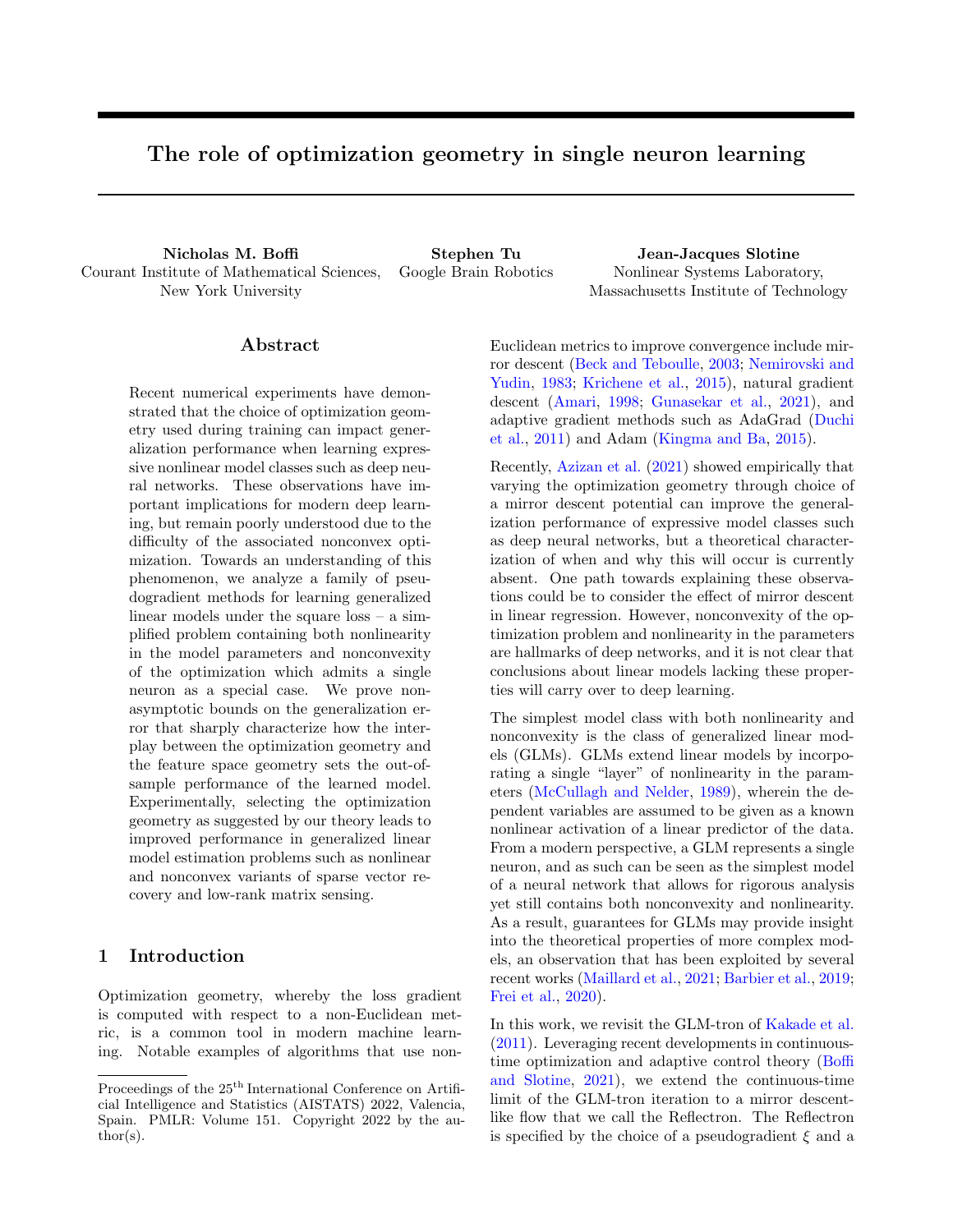

Figure 1: (a) Risk curves. Solid indicates training error and dashed indicates holdout error. (b) Test error with d and s fixed as n varies. (c) Test error with n and  $s/d$  fixed as d varies. (d) Weights learned without explicit projection. (e) Test error with d and r fixed as n varies. (f) Test error with fixed  $r/d$  as  $n = d$  varies.

onto the  $\ell_1$ -ball. In particular, 971 coordinates have absolute value greater than 0.001 for the parameters found by the GLM-tron, while there are only 56 for hypentropy. Moreover, the qualitative structure of the parameter vector found by hypentropy is much closer to that of the true parameters, and quantitatively Ш Ш parameters found by the *p*-norm algorithm have simbglm  $\Big\|_1 = 24.609$  while  $\Big\|$  hyp  $\Big\|_1 = 0.421$ . The ilar structure to those found by hypentropy and are omitted for visual clarity.

#### 6.2 Low rank system identification

We now consider a nonlinear system identification problem similar to Foster et al. (2020), where the system dynamics are given by a vector-valued GLM and the parameters may be identified using a spectral variant of the Reflectron. In this setting, the learner observes *n* trajectories  $f{\bf x}_{t}^{i}g_{t=0;i=1}^{T,n}$  from the discretetime dynamical system  $\mathbf{x}_{t+1}^i = \rho \mathbf{x}_t^i + \sigma(\mathbf{\Theta} \mathbf{x}_t^i) + w_t^i$ . The system is initialized from  $\mathbf{x}_0^i$  Unif([ 1, 1]<sup>d</sup>), the process noise is given by  $w_t^i$  Unif $\left( \begin{bmatrix} \sigma_w, \sigma_w \end{bmatrix}^d \right)$ , σ( ) is the element-wise sigmoid activation, and Θ is a d d matrix with  $r = \text{rank}(\Theta)$  d. This model is motivated by applications in computational neuroscience, where the system state can be interpreted as a vector of firing rates in a recurrent neural network, and the learned parameters represent the synaptic weights (Rutishauser et al., 2015). In the experiments, we fix  $\rho = 0.9$ ,  $T = 5$ , and  $\sigma_w = 0.1$ .

The generalization error for an estimate 
$$
\boldsymbol{\Theta}
$$
 is  
\n
$$
\varepsilon(\hat{\boldsymbol{\Theta}}) = \frac{1}{2T} \sum_{t=0}^{T} \mathbb{E}_{\mathbf{x}_0} \left[ \left\| \mathbf{x}_{t+1} \ \rho \mathbf{x}_t \ \sigma(\hat{\boldsymbol{\Theta}} \mathbf{x}_t) \right\|^2 \right],
$$
\nwhich measures the ability of the learned connectivity to correctly predict a new random trajectory in a mean square sense. We search  
\nfor  $\hat{\boldsymbol{\Theta}}$  by minimizing the empirical loss  $\hat{\varepsilon}(\hat{\boldsymbol{\Theta}}) = \frac{1}{2nT} \sum_{i=1}^{n} \sum_{t=0}^{T-1} \left\| \mathbf{x}_{t+1}^i \ \rho \mathbf{x}_t^i \ \sigma(\hat{\boldsymbol{\Theta}} \mathbf{x}_t^i) \right\|^2.$ 

Similar to Section 6.1, the learner has knowledge that  $\Theta$  is low-rank, and we compare how the implicit bias of each method impacts its generalization performance. Let  $\lambda(M)$  denote the vector of singular values of a matrix M. For both the GLM-tron and hypentropy algorithms, we project onto  $C = \left\{\widehat{\Theta} \ 2 \mathbb{R}^{d-d} : \left\|\lambda(\widehat{\Theta})\right\|_{1} \quad 2 k\lambda(\Theta) k_{1}\right\}$ . For the *p*-norm algorithm, we project onto  $C =$  $\left\{\widehat{\Theta} \supseteq \mathbb{R}^{d-d}: \left\|\lambda(\widehat{\Theta})\right\|_{p} \quad 2 k\lambda(\Theta)k_{p}\right\}$ . Hyperparameters are tuned just as in the sparse vector setting.

In Figure 1e, the ambient dimension and rank are fixed to be  $d = 1000$  and  $r = 20$ , and we study the impact of the number of trajectories  $n$  on the generalization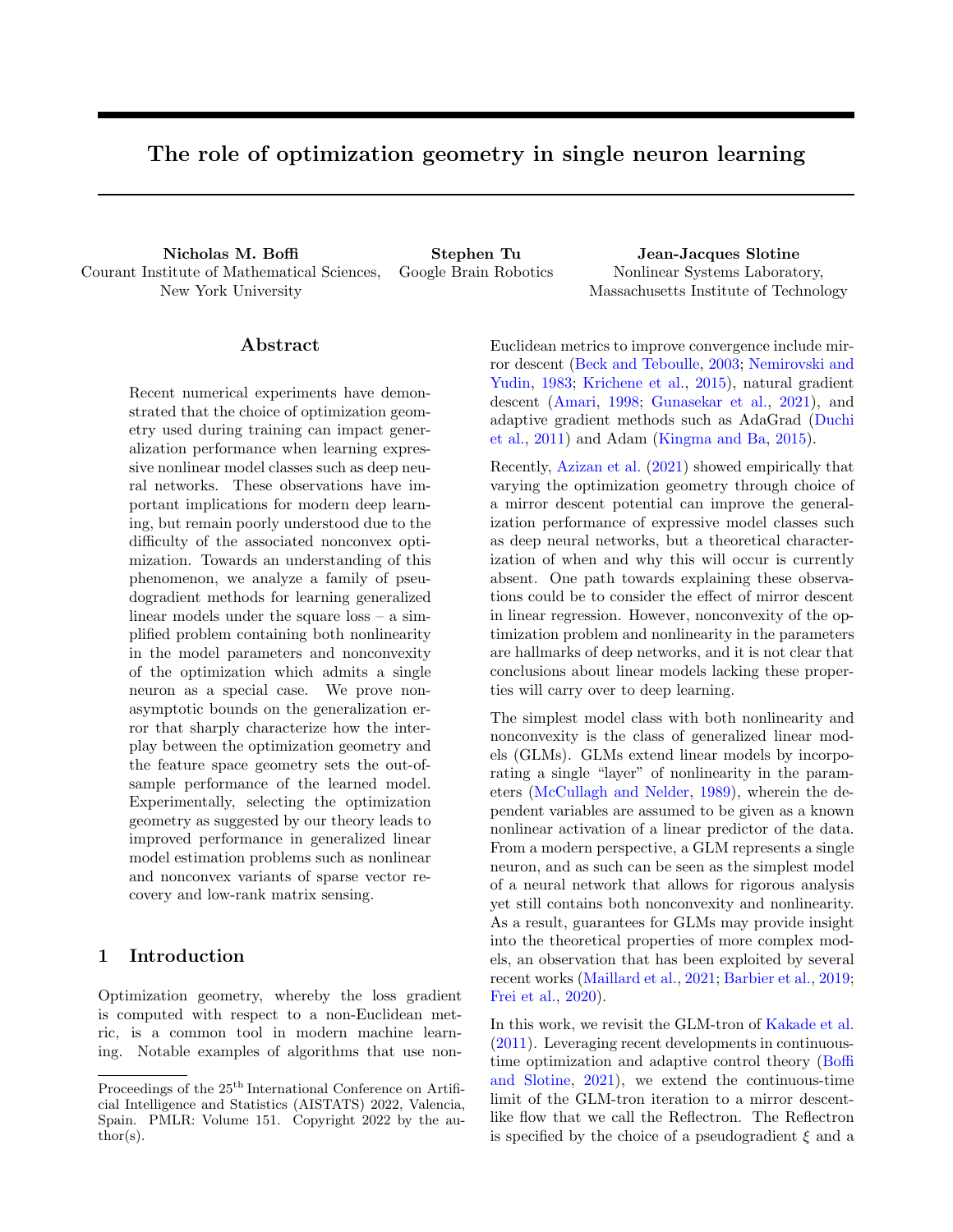error. Both the p-norm and hypentropy algorithms achieve lower test error than the GLM-tron algorithm for fixed *n*. In Figure 1f, the ambient dimension  $d$ is varied with fixed  $r/d = 0.02$ , and the number of trajectories is held equal to the dimension  $n = d$ . A heuristic explanation of this scaling is provided in Appendix A.3. As the dimension increases, the gap between the test error for the GLM-tron and hypentropy increases. This trend also holds for the p-norm algorithm for  $n < 1200$ , which begins to become brittle to the choice of hyperparameter for large  $n$ . As in the previous section, these results validate the predictions of Theorem 4.1, now with vector-valued outputs.

# 7 Conclusions and future directions

In this work, we studied the effect of optimization geometry on the statistical performance of generalized linear models trained with the square loss. We obtained strong non-asymptotic guarantees that identify how the interplay between optimization geometry and feature space geometry can reduce dimensionality dependence of both the training and generalization errors. We demonstrated the validity of our theoretical results on sparse vector and low-rank matrix recovery problems, where it was shown that pairing the optimization geometry with the feature space geometry as suggested by our analysis consistently led to improved out-of-sample performance.

Single neurons and GLMs highlight important aspects of more complex deep models, so that our work provides insight into the observations by Azizan et al. (2021) that the choice of mirror descent potential affects the generalization performance of deep networks. Moreover, our results provide a quantitative characterization of this effect.

There are a number of natural directions for future work. A first goal is to classify the typical feature space geometry for neural networks on standard datasets. Given such a classification, a well-tailored potential function could be developed to improve generalization performance. A second question is whether there are pseudogradient methods suitable for multilayer architectures, and if they could lead to improved performance or a simpler analysis relative to gradient descent.

#### References

- Amari, S. (1998). Natural gradient works efficiently in learning. Neural Computation, 10(2):251–276.
- Azizan, N., Lale, S., and Hassibi, B. (2019). Stochastic mirror descent on overparameterized nonlinear

models: Convergence, implicit regularization, and generalization. arXiv:1906.03830.

- Azizan, N., Lale, S., and Hassibi, B. (2021). Stochastic mirror descent on overparameterized nonlinear models. IEEE Transactions on Neural Networks and Learning Systems.
- Barbier, J., Krzakala, F., Macris, N., Miolane, L., and Zdeborová, L. (2019). Optimal errors and phase transitions in high-dimensional generalized linear models. Proceedings of the National Academy of Sciences,  $116(12):5451-5460$ .
- Bartlett, P. L., Long, P. M., Lugosi, G., and Tsigler, A. (2020). Benign overfitting in linear regression. Proceedings of the National Academy of Sciences, 117(48):30063–30070.
- Bartlett, P. L. and Mendelson, S. (2002). Rademacher and gaussian complexities: Risk bounds and structural results. Journal of Machine Learning Research, 3:463–482.
- Beck, A. and Teboulle, M. (2003). Mirror descent and nonlinear projected subgradient methods for convex optimization. Operations Research Letters, 31(3):167–175.
- Belkin, M., Hsu, D., Ma, S., and Mandal, S. (2019). Reconciling modern machine-learning practice and the classical bias–variance trade-off. Proceedings of the National Academy of Sciences, 116(32):15849– 15854.
- Beygelzimer, A., Langford, J., Li, L., Reyzin, L., and Schapire, R. (2011). Contextual bandit algorithms with supervised learning guarantees. In International Conference on Arti cial Intelligence and Statistics.
- Boffi, N. M. and Slotine, J.-J. E. (2021). Implicit regularization and momentum algorithms in nonlinearly parameterized adaptive control and prediction. Neural Computation, 33(3):590–673.
- Demirkaya, A., Chen, J., and Oymak, S. (2020). Exploring the role of loss functions in multiclass classification. In 2020 54th Annual Conference on Information Sciences and Systems (CISS).
- Duchi, J., Hazan, E., and Singer, Y. (2011). Adaptive subgradient methods for online learning and stochastic optimization. Journal of Machine Learning Research, 12(61):2121–2159.
- Duchi, J., Shalev-Shwartz, S., Singer, Y., and Chandar, T. (2008). Efficient projections onto the  $\ell_1$ -ball for learning in high dimensions. In International Conference on Machine Learning.
- Foster, D. J., Rakhlin, A., and Sarkar, T. (2020). Learning nonlinear dynamical systems from a single trajectory. In Learning for Dynamics and Control.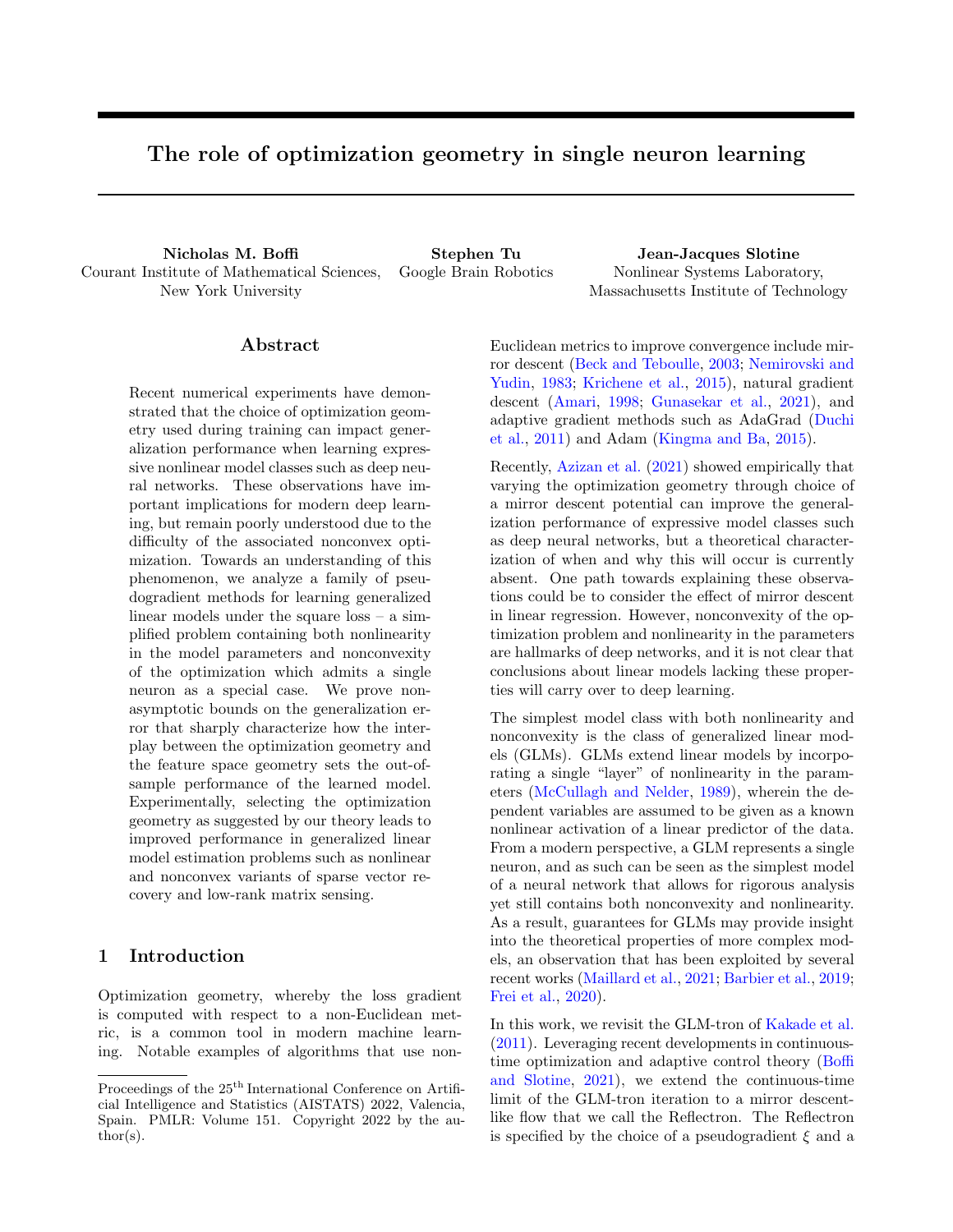- Frei, S., Cao, Y., and Gu, Q. (2020). Agnostic learning of a single neuron with gradient descent. In Neural Information Processing Systems.
- Gentile, C.  $(2003)$ . The robustness of the *p*-norm algorithms. Machine Learning, 53(3):265–299.
- Ghai, U., Hazan, E., and Singer, Y. (2020). Exponentiated gradient meets gradient descent. In 31st International Conference on Algorithmic Learning Theory.
- Goel, S. and Klivans, A. (2019). Learning neural networks with two nonlinear layers in polynomial time. In Conference on Learning Theory.
- Gunasekar, S., Lee, J. D., Soudry, D., and Srebro, N. (2018a). Characterizing implicit bias in terms of optimization geometry. In International Conference on Machine Learning.
- Gunasekar, S., Lee, J. D., Soudry, D., and Srebro, N. (2018b). Implicit bias of gradient descent on linear convolutional networks. In Neural Information Processing Systems.
- Gunasekar, S., Woodworth, B., Bhojanapalli, S., Neyshabur, B., and Srebro, N. (2017). Implicit regularization in matrix factorization. In Neural Information Processing Systems.
- Gunasekar, S., Woodworth, B., and Srebro, N. (2021). Mirrorless mirror descent: A natural derivation of mirror descent. In International Conference on Articial Intelligence and Statistics.
- Han, X. Y., Papyan, V., and Donoho, D. L. (2022). Neural collapse under mse loss: Proximity to and dynamics on the central path. In International Conference on Learning Representations.
- Hastie, T., Montanari, A., Rosset, S., and Tibshirani, R. J. (2019). Surprises in high-dimensional ridgeless least squares interpolation. arXiv:1903.08560.
- Hui, L. and Belkin, M. (2021). Evaluation of neural architectures trained with square loss vs cross-entropy in classification tasks. In International Conference on Learning Representations.
- Ji, Z. and Telgarsky, M. (2020). Polylogarithmic width suffices for gradient descent to achieve arbitrarily small test error with shallow relu networks. In *Inter*national Conference on Learning Representations.
- Kakade, S. M., Kalai, A. T., Kanade, V., and Shamir, O. (2011). Efficient learning of generalized linear and single index models with isotonic regression. In Neural Information Processing Systems.
- Kakade, S. M., Sridharan, K., and Tewari, A. (2009). On the complexity of linear prediction: Risk bounds, margin bounds, and regularization. In Neural Information Processing Systems.
- Kingma, D. P. and Ba, J. L. (2015). Adam: A method for stochastic optimization. In International Conference on Learning Representations.
- Krichene, W., Bayen, A., and Bartlett, P. L. (2015). Accelerated mirror descent in continuous and discrete time. In Neural Information Processing Systems.
- Maillard, A., Arous, G. B., and Biroli, G. (2021). Landscape complexity for the empirical risk of generalized linear models. arxiv:1912.02143.
- McCullagh, P. and Nelder, J. A. (1989). Generalized Linear Models, Second Edition. CRC Press.
- Muthukumar, V., Vodrahalli, K., and Sahai, A. (2019). Harmless interpolation of noisy data in regression. In 2019 IEEE International Symposium on Information Theory (ISIT).
- Nacson, M. S., Lee, J. D., Gunasekar, S., Savarese, P. H. P., Srebro, N., and Soudry, D. (2018). Convergence of gradient descent on separable data. In International Conference on Arti cial Intelligence and Statistics.
- Nemirovski, A. and Yudin, D. (1983). Problem Complexity and Method  $E$  ciency in Optimization. Wiley.
- Nock, R. and Menon, A. K. (2020). Supervised learning: No loss no cry. In International Conference on Machine Learning.
- Rutishauser, U., Slotine, J.-J. E., and Douglas, R. (2015). Computation in dynamically bounded asymmetric systems. PLOS Computational Biology,  $11(1):1-22.$
- Slotine, J.-J. E. and Li, W. (1991). Applied Nonlinear Control. Prentice Hall.
- Soudry, D., Hoffer, E., Nacson, M. S., Gunasekar, S., and Srebro, N. (2018). The implicit bias of gradient descent on separable data. Journal of Machine Learning Research, 19(1):2822–2878.
- Tyukin, I. Y., Prokhorov, D. V., and van Leeuwen, C. (2007). Adaptation and parameter estimation in systems with unstable target dynamics and nonlinear parametrization. IEEE Transactions on Automatic Control, 52(9):1543–1559.
- Woodworth, B., Gunasekar, S., Lee, J. D., Moroshko, E., Savarese, P., Golan, I., Soudry, D., and Srebro, N. (2020). Kernel and rich regimes in overparametrized models. In Conference on Learning Theory.
- Zhang, C., Bengio, S., Hardt, M., Recht, B., and Vinyals, O. (2017). Understanding deep learning requires rethinking generalization. In International Conference on Learning Representations.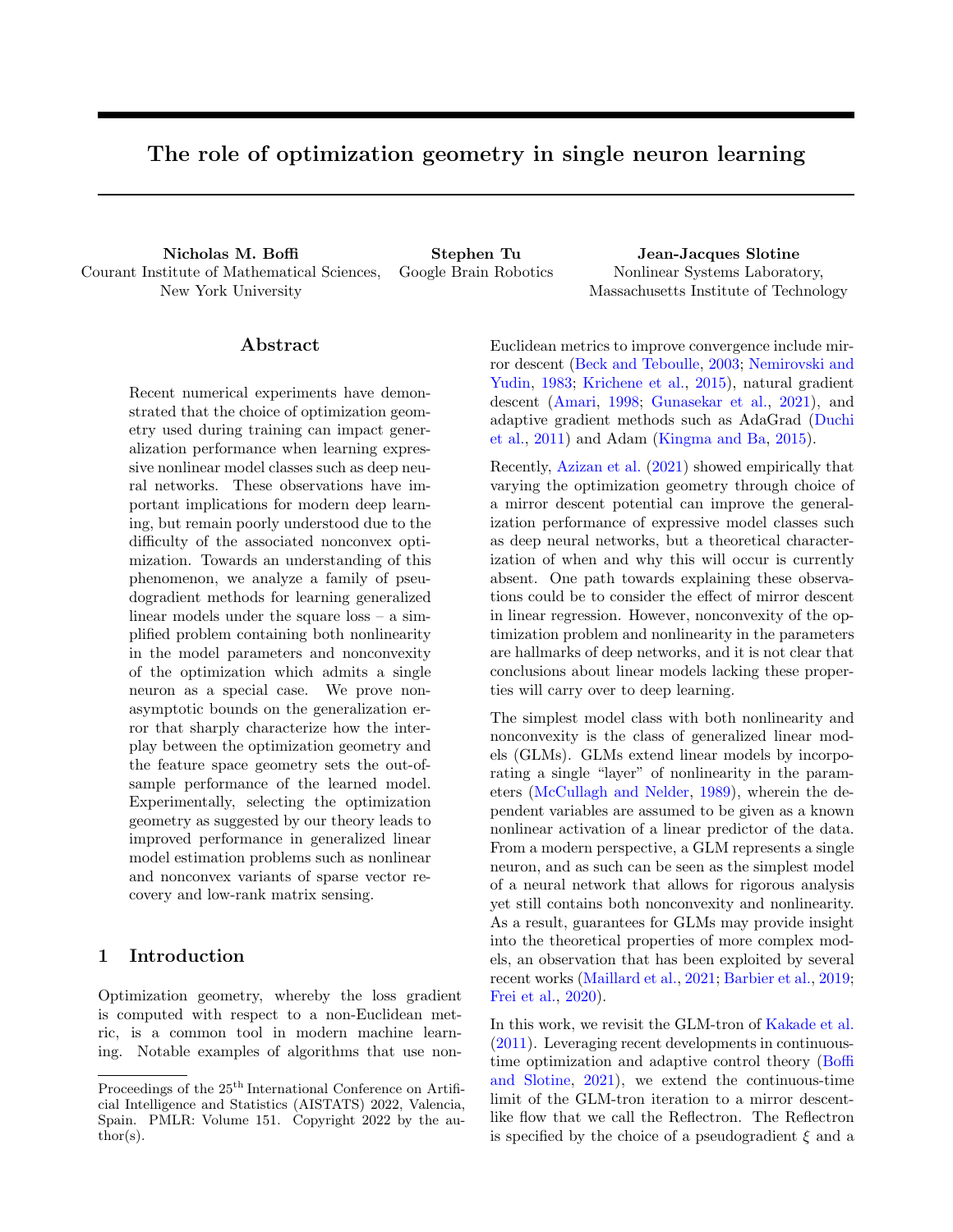# A Details on experimental setup

## A.1 Projections

Euclidean projection onto  $\ell_1$ -ball. For the GLM-tron algorithm, we use the following projection step after every iteration:

$$
\argmin_{\mathbf{x}:k\mathbf{x}k_1} k\mathbf{x} \quad \mathbf{y}k.
$$

The algorithm used to compute this is described in Figure 1 of Duchi et al. (2008).

 $\ell_p$  projection onto  $\ell_p$ -ball. For the p-norm algorithm, we use the following Bregman projection:

$$
\argmin_{\mathbf{x}:k\mathbf{x}k_{\rho}} d_{\rho}(\mathbf{x}, \mathbf{y}).
$$

The solution is **y** for  $k\mathbf{y}k_p$  R and  $\frac{\mathbf{y}}{kyk_p}R$  otherwise. Note that we did not implement the Bregman projection

$$
\argmin_{\mathbf{x}:k\mathbf{x}k_1} d_{\rho}(\mathbf{x}, \mathbf{y}).
$$

since we are not aware of an efficient (nearly linear time in dimension) algorithm for doing so.

**Hypentropy Bregman projection onto**  $\ell_1$ **-ball.** For the hypentropy algorithm, we use the following Bregman projection:

$$
\argmin_{\mathbf{x}:k\mathbf{x}k_1} d \quad (\mathbf{x}, \mathbf{y}).
$$

To implement this projection, we use the following bisection search algorithm communicated to us by Udaya Ghai, which was also used in Ghai et al. (2020). Define the shrinkage function  $s : \mathbb{R}^d : \mathbb{R}^d$  as:

$$
s(\mathbf{x}) = \text{sign}(\mathbf{x}) \max \left\{ \frac{\theta(\sqrt{\mathbf{x}^2 + \beta^2} + j\mathbf{x}j)}{2} - \frac{\sqrt{\mathbf{x}^2 + \beta^2} j\mathbf{x}j}{2\theta}, 0 \right\},\,
$$

where the operations above are all elementwise. One can show that there must exist a  $\theta \geq (0, 1]$  such that:

$$
s \left(\mathbf{y}\right) = \underset{\mathbf{x}: k\mathbf{x}k_1}{\arg \min}\, d \quad \left(\mathbf{x}, \mathbf{y}\right).
$$

From the above considerations, we can use bisection to search for a  $\theta \n\supseteq (0,1]$  such that

$$
\left\| s \left( \mathbf{y} \right) \right\|_1 = R.
$$

#### A.2 Hyperparameter values

In this section, we list the hyperparameters that were gridded over for each figure.

#### Parameters for Figure 1a

| Parameter | Values                  |
|-----------|-------------------------|
|           | f1.0, 0.1, 0.01, 0.001q |
|           |                         |

Parameters for Figure 1b

| Parameter | Values                                      |
|-----------|---------------------------------------------|
|           | $f1.0, 0.5, 0.1, 0.05, 0.01, 0.005, 0.001q$ |
|           | $f1.0, 10^{-1}, 10^{-2}, 10^{-3}, 10^{-4}$  |
|           | f1.1, 1.2, 1.3, 1.4, 1.5g                   |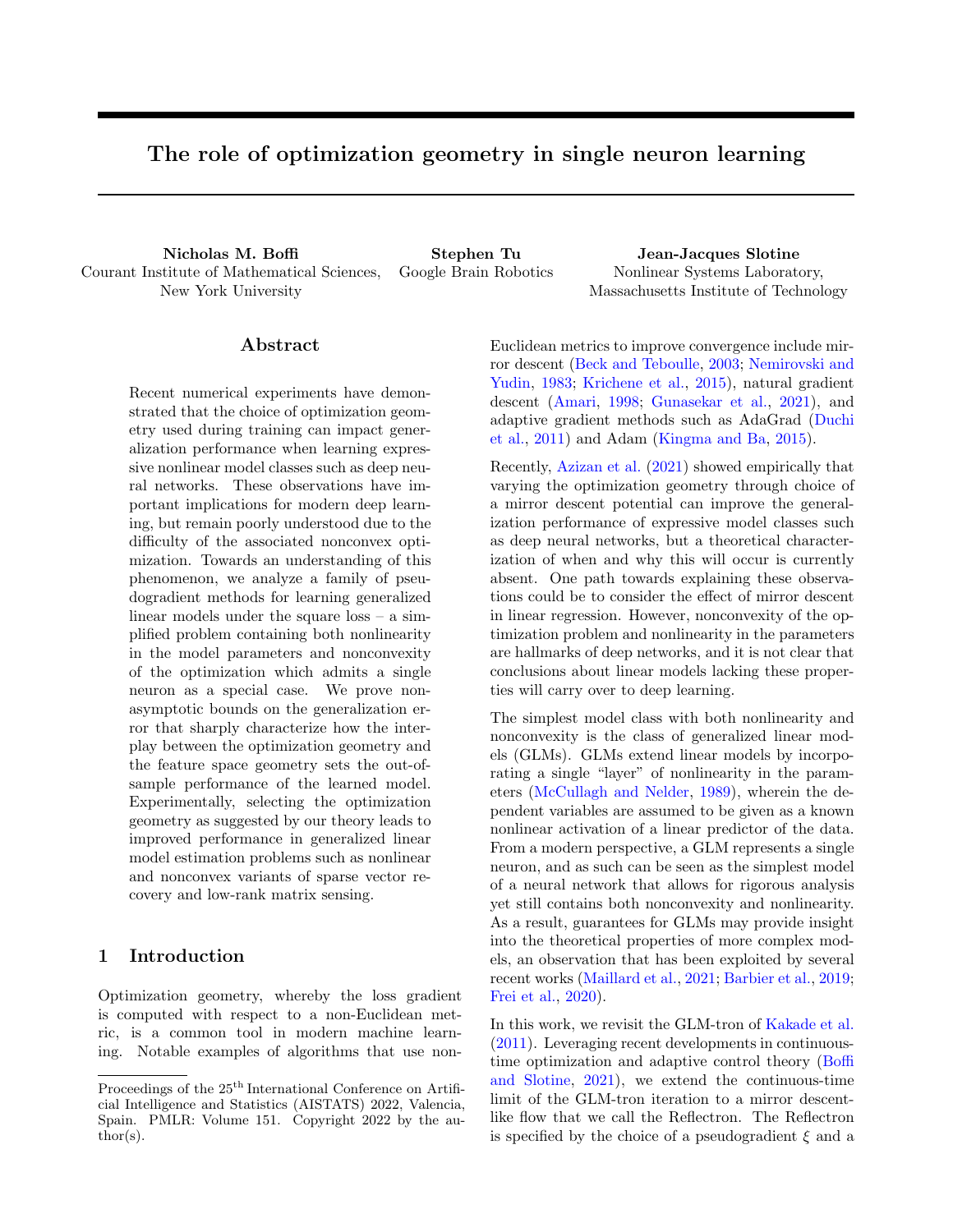Parameters for Figure 1c Same parameters as Figure 1b.

Parameters for Figure 1e

| Parameter | Values                                            |
|-----------|---------------------------------------------------|
|           | $f0.1, 0.05, 0.01, 0.005, 0.001, 0.0005, 0.0001q$ |
|           | $f1.0, 10^{-1}, 10^{-2}, 10^{-3}, 10^{-4}$        |
|           | f1.1, 1.2, 1.3, 1.4, 1.5g                         |

Parameters for Figure 1f Same parameters as Figure 1e.

# A.3 Heuristic argument for keeping  $n = d$  in Figure 1f

Recall that the empirical loss is

$$
\widehat{\varepsilon}(\widehat{\Theta}) = \frac{1}{2nT} \sum_{t=0}^{T-1} \sum_{i=1}^{n} \left\| \mathbf{x}_{t+1}^{i} - \rho \mathbf{x}_{t}^{i} - \sigma(\widehat{\Theta} \mathbf{x}_{t}^{i}) \right\|^{2},
$$

while the pseudogradient  $g(\widehat{\Theta})$  is

$$
g(\widehat{\boldsymbol{\Theta}}) = \frac{1}{nT} \sum_{t=0}^{T-1} \sum_{i=1}^{n} (\sigma(\widehat{\boldsymbol{\Theta}} \mathbf{x}_t^i) \quad \mathbf{x}_{t+1}^i + \rho \mathbf{x}_t^i) (\mathbf{x}_t^i)^{\mathsf{T}}.
$$

A key term in the statistical bound for the Reflectron is the dual norm of the pseudogradient  $g(\hat{\Theta})$ . For the GLM-tron, this is the Frobenius norm  $||g(\hat{\Theta})||_F$ , while for hypentropy this is the operator norm  $||g(\hat{\Theta})||$ . The p-norm case is similiar to hypentropy for the purpose of this discussion, and we omit the details.

Estimating these norms in general is non-trivial due to both the nonlinearity of the activation function and the time-dependence of the trajectory. Instead, we consider a simpler problem based on random matrices to heuristically understand relevant scalings with n and d. In particular, we set  $T = 1$  and consider the d d matrix H defined as:

$$
\mathbf{H} = \frac{1}{n} \sum_{i=1}^{n} \mathbf{x}_i \mathbf{x}_i^{\mathsf{T}} , \ \mathbf{x}_i \quad N(\mathbf{0}, \mathbf{I}).
$$

Above, each of the  $x_i$ 's are independent. Let  $X \nvert Z \rvert^{n-d}$  be a matrix with *i*-th row given by  $x_i$ ; then we have  $\mathbf{H} = \frac{1}{n} \mathbf{X}^{\mathsf{T}} \mathbf{X}$ . We first estimate a bound on  $E kHk_F$  via Jensen's inequality

$$
\begin{split}\n\mathbf{E} \cdot \mathbf{H} \cdot \mathbf{K}_{F} & \sqrt{\mathbf{E} \cdot \mathbf{K} \mathbf{H} \cdot \mathbf{K}_{F}^{2}} = \sqrt{\frac{1}{n^{2}} \operatorname{Tr} \left( \mathbf{E} \sum_{i,j} \mathbf{x}_{i} \mathbf{x}_{i}^{\mathsf{T}} \mathbf{x}_{j} \mathbf{x}_{j}^{\mathsf{T}} \right)} = \sqrt{\frac{1}{n^{2}} \sum_{i,j} \mathbf{E} \cdot \mathbf{K}_{i}, \mathbf{x}_{j} \cdot \mathbf{K}_{F}^{2}} \\
&= \sqrt{\frac{1}{n^{2}} \left( n \mathbf{E} \cdot \mathbf{K} \mathbf{x}_{1} \mathbf{x}^{4} + n(n-1) \mathbf{E} \cdot \mathbf{K}_{1}, \mathbf{x}_{2} \cdot \mathbf{K}_{F}^{2} \right)} \\
&= \sqrt{\frac{1}{n^{2}} \left( n(d^{2} + 2d) + n(n-1)d \right)} \\
&= \sqrt{\frac{d^{2}}{n} + \left( 1 + \frac{1}{n} \right) d} \\
& \frac{\partial}{\partial a} + \frac{d}{\partial \overline{n}} \, .\n\end{split}
$$

On the other hand,  $kXk \leq \frac{D_{\overline{n}}}{n}$ + p d w.h.p. Therefore,

$$
k{\bf H} k = \frac{1}{n}\ k {\bf X} k^2 \lesssim \frac{1}{n}(\frac{\rho_{\overline{n}}}{n} + \frac{\rho_{\overline{d}}}{d})^2 - 1 + \frac{d}{n}\,.
$$

Now consider setting  $n-d$ . Then as  $n \neq 1$ , we have that  $kHk \lesssim 1$  while  $kHk \neq$  tends to 1.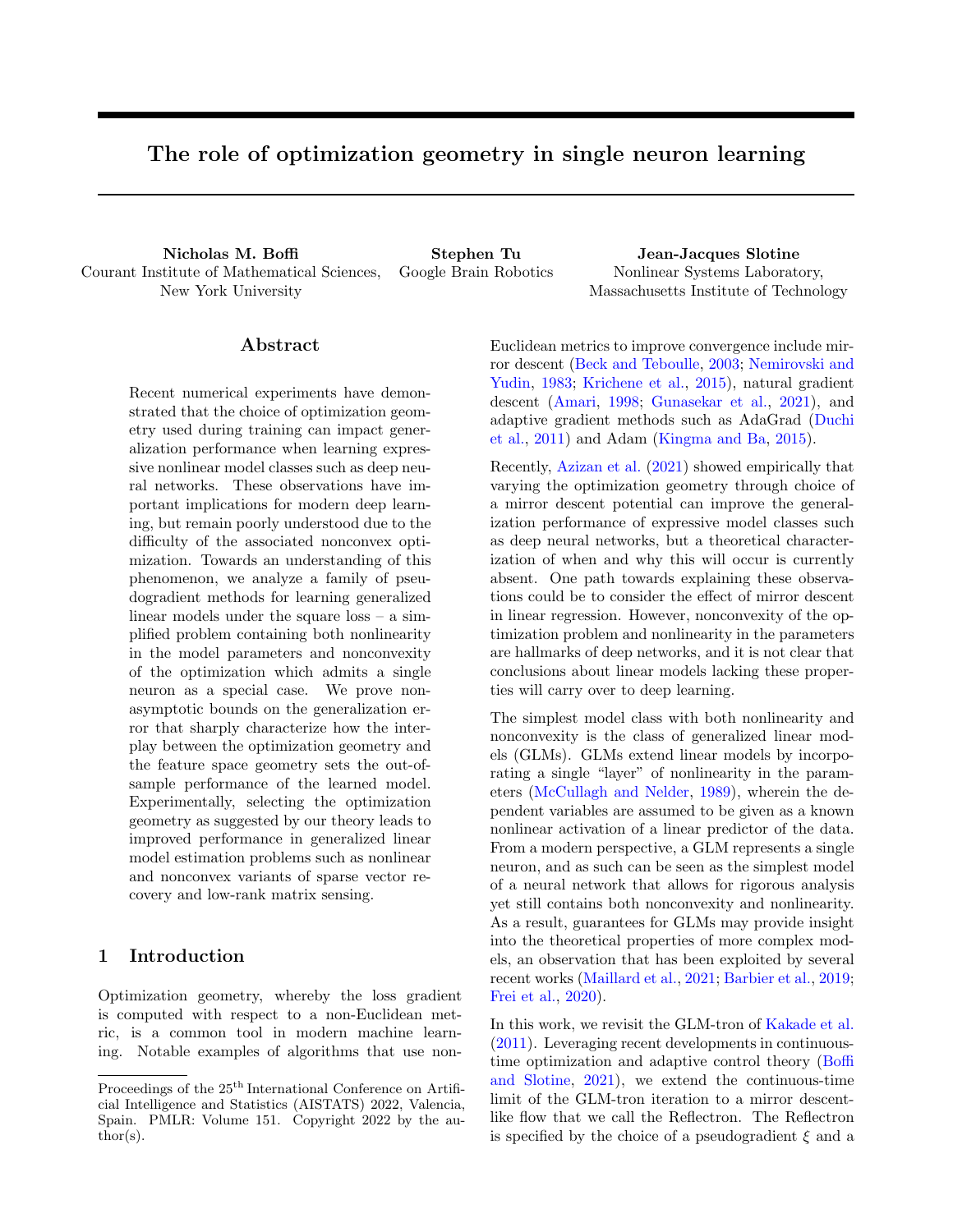## B Preliminary results

In this section, we present some results required for our proofs.

The following theorem gives a bound on the Rademacher complexity of a linear predictor, where the weights in the linear function class admit a bound in terms of a strongly convex potential function.

**Theorem B.1** (Kakade et al. (2009)). Let S be a closed convex set and let  $X = f\mathbf{x}$ :  $k\mathbf{x}k$  Cq. Let  $\psi$ : S! R be  $\sigma$ -strongly convex with respect to k k such that  $\inf_{\mathbf{w}\geq S}\psi(\mathbf{w})=0$ . De ne  $W = f\mathbf{w}\geq S:\psi(\mathbf{w})$   $W^2g$ , and let  $F_W = f\mathbf{x} \nabla \mathbf{h}\mathbf{w}, \mathbf{x}$ i : w 2 Wg Then,

$$
R_n(F_W) \quad CW \sqrt{\frac{2}{\sigma n}}
$$

The following theorem is useful for bounding the Rademacher complexity of the generalized linear models considered in this work, as well as for bounding the generalization error in terms of the Rademacher complexity of a function class.

**Theorem B.2** (Bartlett and Mendelson (2002)). Let  $\phi$ : R ! R be L -Lipschitz, and assume that  $\phi(0) = 0$ . Let F be a class of functions. Then  $R_n(\phi \ F)$  2L  $R_n(F)$ .

The following theorem allows for a bound on the generalization error if bounds on the empirical risk and the Rademacher complexity of the function class are known.

**Theorem B.3** (Bartlett and Mendelson (2002)). Let  $f{\bf x}_i, y_i g_{i-1}^n$  be an i.i.d. sample from a distribution P over X  $\rightarrow$  Y and let  $L : Y^0 \rightarrow Y$  R be an L-Lipschitz and b-bounded loss function in its rst argument. Let  $F = ff$  j f : X !  $Y^0q$  be a class of functions. For any positive integer n 0 and any scalar  $\delta = 0$ ,

$$
\sup_{f \ge F} \left| \frac{1}{n} \sum_{i=1}^n L(f(\mathbf{x}_i), y_i) - \mathbb{E}_{(\mathbf{x}:y)} \left| P\left[L(f(\mathbf{x}), y)\right] \right| - 4LR_n(F) + 2b\sqrt{\frac{2}{n} \log\left(\frac{1}{\delta}\right)} \right|
$$

with probability at least 1  $\delta$  over the draws of the  $f_{\mathbf{x}_i, y_i, y_j}$ .

The following lemma is a technical result from functional analysis which has seen widespread application in adaptive control theory (Slotine and Li, 1991).

**Lemma B.1** (Barbalat's Lemma). Assume that  $x : R \perp R^n$  is such that  $x \geq L_1$ . If  $x(t)$  is uniformly continuous in t, then  $\lim_{t \to \infty} 1$   $\mathbf{x}(t) = 0$ .

Note that a sufficient condition for uniform continuity of  $\mathbf{x}(t)$  is that  $\dot{\mathbf{x}}(t) \supseteq L_1$ .

The following two results will be used to obtain concentration inequalities in arbitrary p norms for empirical averages of random vectors.

**Lemma B.2.** Let f $X_i g_{i=1}^n$  be random variables in a Banach space  $X$  equipped with a norm k k such that k $X_i$ k C. Then for any  $\delta > 0$ , with probability at least  $1 - \delta$ ,

$$
\left\| \left\| \frac{1}{n} \sum_{i=1}^{n} X_i \right\| \quad \mathbb{E} \left[ \left\| \frac{1}{n} \sum_{i=1}^{n} X_i \right\| \right] \right\| \quad \sqrt{\frac{2C^2}{n} \log(2/\delta)}
$$

*Proof.* Observe that by the reverse triangle inequality,  $f(X_1, X_2, ..., X_n) = k \sum_{i=1}^n X_i k$  satisfies the bounded differences inequality with uniform bound 2C. П

 ${\bf Lemma}$   ${\bf B.3.}$  Let  $\mathsf{fX}_i g_{i=1}^n$  be random vectors in Euclidean space  ${\bf X}_i$  2  $X=\mathsf{R}^d$  such that  $k{\bf X}_i k_{p}=C$  and  $E[\mathbf{X}_i] = 0$  with  $p \n\geq [1, 1]$ . Then the following bound holds

$$
\mathbb{E}\left[\left\|\frac{1}{n}\sum_{i=1}^{n} \mathbf{X}_{i}\right\|_{p}\right] \quad \begin{cases} \frac{d^{2-p}\beta_{2}^{1/2-2}C}{\beta_{2}^{2}} & p \ 2\left[1,2\right) \\ \frac{C}{n(q-1)} & p \ 2\left[2,1\right) \\ 4C\sqrt{\frac{\log(q)}{n}} & p = 1 \end{cases}
$$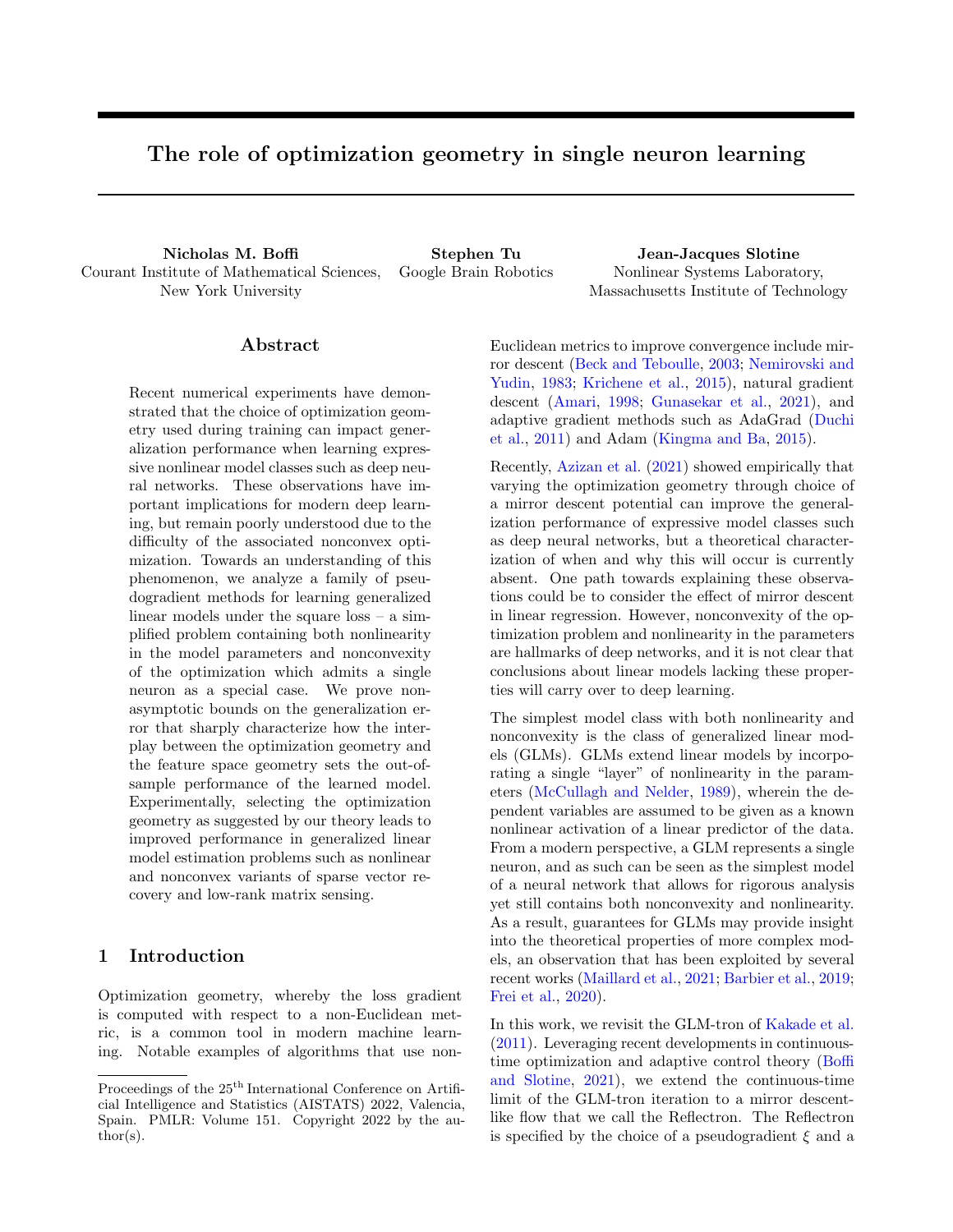*Proof.* Let  $\epsilon_i$  denote a Rademacher random variable. By a standard symmetrization argument,

$$
\mathsf{E}_{\mathbf{X}_i}\left[\left\|\sum_{i=1}^n\left(\mathbf{X}_i-\mathsf{E}_{\mathbf{X}_i}\left[\mathbf{X}_i\right]\right)\right\|_{p}\right] - 2\mathsf{E}_{\mathbf{X}_i} \left[\left\|\sum_{i=1}^n\epsilon_i\mathbf{X}_i\right\|_{p}\right].
$$

Let  $F = f\mathbf{x} \not\in h\mathbf{x}, \mathbf{w} \ni k\mathbf{w} k_q = 1g$  with  $\frac{1}{q} + \frac{1}{p} = 1$ . Observe that by definition of the dual norm

$$
\mathsf{E}_{\mathbf{X}_{i},i}\left[\left\|\sum_{i=1}^{n}\epsilon_{i}\mathbf{X}_{i}\right\|_{p}\right]=nR_{n}(F).
$$

By Theorem B.1, noting that  $k k_q^2$  is  $\frac{1}{2(q-1)}$ -strongly convex with respect to  $k k_q$  for  $q \geq (1, 2]$ , we then have that

$$
\mathsf{E}\left[\left\|\frac{1}{n}\sum_{i=1}^n \mathbf{X}_i\right\|_{\rho}\right] \quad \frac{C}{\sqrt{n(q-1)}},
$$

where  $q \nightharpoonup (1, 2]$  implies that  $p \nightharpoonup (2, 1)$ .

Now consider the case  $p = 1$ . Because each  $kX_i k_j$  C, each component of each  $X_i$  is sub-Gaussian. Hence,

$$
\mathsf{E}\left[\left\|\frac{1}{n}\sum_{i=1}^n \mathbf{X}_i\right\|_{\mathcal{I}}\right] \quad 4C\sqrt{\frac{\log(d)}{n}}.
$$

Last, consider  $p \geq [1, 2]$ . Then we have the elementary bound via equivalence of norms

$$
\mathbb{E}\left[\left\|\frac{1}{n}\sum_{i=1}^n \mathbf{X}_i\right\|_p\right] \quad d^{1-p} \quad 1=2 \mathbb{E}\left[\left\|\frac{1}{n}\sum_{i=1}^n \mathbf{X}_i\right\|_2\right] \quad \frac{d^{2-p}}{p}\frac{1}{n}.
$$

This completes the proof.

To analyze our discrete-time iterations, we require three basic properties of the Bregman divergence.

**Lemma B.4** (Bregman three-point identity). Let  $\psi$  : M! R<sup>p</sup> denote a  $\sigma$ -strongly convex function with respect to some norm  $k k$ . Then for all  $x, y, z \nightharpoonup M$ ,

$$
\text{hr}\,\psi(\mathbf{x})\qquad \qquad \Gamma\,\psi(\mathbf{y}),\mathbf{x}\quad \mathbf{z}\,\mathbf{i} = d\quad (\mathbf{x}\,\,k\,\,\mathbf{y}) + d\quad (\mathbf{z}\,\,k\,\,\mathbf{x})\quad d\quad (\mathbf{z}\,\,k\,\,\mathbf{y}).\tag{11}
$$

**Lemma B.5** (Generalized Pythagorean Theorem). Let  $\psi : M \subseteq \mathbb{R}$  denote a  $\sigma$ -strongly convex function with respect to some norm k k. Let  ${\bf x}_0$  2 M and let  ${\bf x}_- = \Pi_C({\bf x}_0)$  be its projection onto a closed and convex set C. Then for any  $y \nightharpoonup 2$   $C$ ,

$$
d\left(\mathbf{y} \mathbf{k} \mathbf{x}_0\right) \quad d\left(\mathbf{y} \mathbf{k} \mathbf{x}\right) + d\left(\mathbf{x} \mathbf{k} \mathbf{x}_0\right). \tag{12}
$$

 $\Box$ 

**Lemma B.6** (Bregman duality). Let  $\psi : M \subseteq \mathbb{R}$  denote a  $\sigma$ -strongly convex function with respect to some norm k k, and let  $\psi$  denote its Fenchel conjugate. Then  $\psi$  is  $1/\sigma$ -smooth with respect to k k, and moreover

$$
d\left(\mathbf{x} \cdot \mathbf{k} \mathbf{y}\right) = d\left(\Gamma \psi \left(\mathbf{y}\right) \mathbf{k} \Gamma \psi \left(\mathbf{x}\right)\right) \tag{13}
$$

To obtain fast rates in the realizable online learning setting, we require the following martingale Bernstein bound, which has been used in similar analyses prior to this work (Ji and Telgarsky, 2020; Frei et al., 2020).

**Lemma B.7** (Beygelzimer et al. (2011)). Let  $fY_tg_{t-1}^{\gamma}$  be a martingale adapted to the ltration  $fF_tg_{t-1}^{\gamma}$ . Let  $fD_t g_{t=1}^1$  be the corresponding martingale di erence sequence. De ne

$$
V_t = \sum_{k=1}^t \mathbb{E}\left[D_k^2 / F_{k-1}\right],
$$

and assume that  $D_t$  R almost surely. Then for any  $\delta \, \mathcal{Z} \, (0,1)$ , with probability at least  $1 - \delta$ ,

$$
Y_t \quad R \log(1/\delta) + (e \quad 2)V_t/R.
$$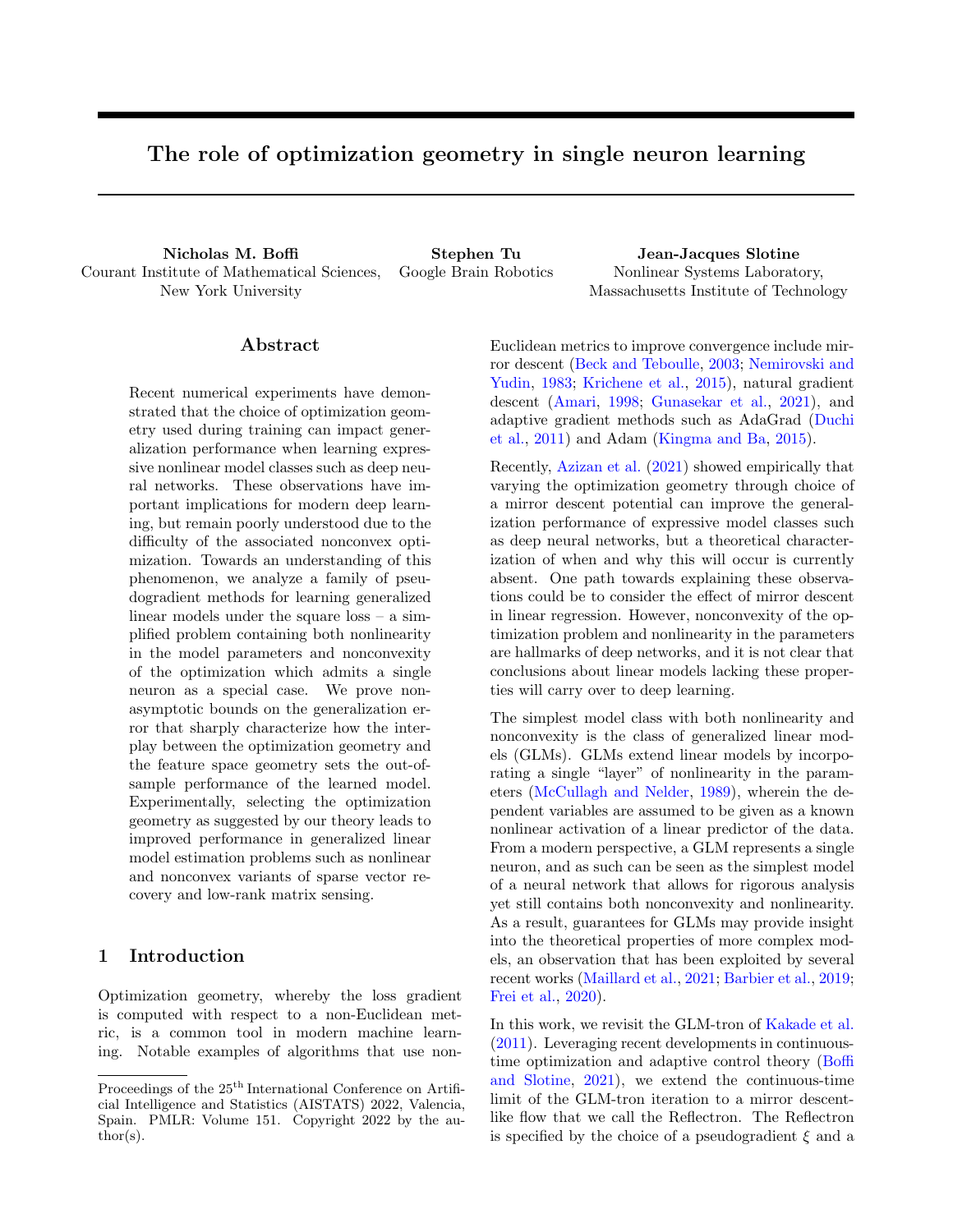# C Omitted proofs

## C.1 Proof of Theorem 4.1

To make progress in the general setting, we require a definition of a modified error function for a parametric hypothesis  $h(\mathbf{x}) = u\left(\left\langle \widehat{\ } , \mathbf{x} \right\rangle\right)$ . The empirical version over the dataset  $\widehat{H}(h)$  is defined analogously.

$$
H(h) = \mathbb{E}\left[\left(u\left(\left\langle \widehat{\phantom{a}}, \mathbf{x} \right\rangle\right) \quad u\left(\hbar\right|, \mathbf{x}\hbar\right)\right]^2 \xi\left(\widehat{\phantom{a}}, \mathbf{x}\right)\right]
$$

Intuitively, under Assumption 4.1, we can relate H to  $\varepsilon$ . The following lemma makes this rigorous, and is adapted from Frei et al. (2020). The proof is a trivial modification of the proof given in their work.

 ${\bf Lemma~C.1.}$  Let  $\xi$  satisfy Assumption 4.1. Let  $h$  denote a parametric hypothesis of the form  $h({\bf x})=u\left(\left\langle \,.\, , {\bf x} \right\rangle\right)$  . Then if  $\|\hat{\ }$  <sup>a</sup> and <sup>k</sup>x<sup>k</sup> <sup>b</sup>, we have the bound <sup>ε</sup>b(h) <sup>H</sup>b(h)/γ where <sup>γ</sup> is a xed constant dened in Assumption 4.1.

We now begin the proof of Theorem 4.1.

*Proof.* By the Bregman three-point identity (11), with  $z = x = b_{t+1}$ , and  $y = b_t$ ,

$$
d \left( \|\hat{r}_{t+1}\right) = d \left( \|\hat{r}_{t}\right) d \left( \hat{r}_{t+1} \|\hat{r}_{t}\right) + \left\langle r \psi(\hat{r}_{t+1}) r \psi(\hat{r}_{t}), \hat{r}_{t+1} \right\rangle,
$$
  
\n
$$
= d \left( \|\hat{r}_{t}\right) d \left( \hat{r}_{t+1} \|\hat{r}_{t}\right) \left\langle \frac{\lambda}{n} \sum_{i=1}^{n} \left( u\left(\langle \mathbf{x}_{i}, \hat{r}_{i}\rangle\right) y_{i}\right) \xi(\hat{r}_{t}, \mathbf{x}_{i}) \mathbf{x}_{i}, \hat{r}_{t+1} \right\rangle,
$$
  
\n
$$
= d \left( \|\hat{r}_{t}\right) d \left( \hat{r}_{t+1} \|\hat{r}_{t}\right) \left\langle \frac{\lambda}{n} \sum_{i=1}^{n} \left( u\left(\langle \mathbf{x}_{i}, \hat{r}_{i}\rangle\right) y_{i}\right) \xi(\hat{r}_{t}, \mathbf{x}_{i}) \mathbf{x}_{i}, \hat{r}_{t} \right\rangle
$$
  
\n
$$
\left\langle \frac{\lambda}{n} \sum_{i=1}^{n} \left( u\left(\langle \mathbf{x}_{i}, \hat{r}_{i}\rangle\right) y_{i}\right) \xi(\hat{r}_{t}, \mathbf{x}_{i}) \mathbf{x}_{i}, \hat{r}_{t+1} \right\rangle.
$$

After grouping the second and final terms in the above expression as in the proof of Theorem 4.1, the iteration becomes

$$
d\left(\left\|\uparrow\right|_{t+1}\right)=d\left(\left\|\uparrow\right|_{t}\right)+d\left(\uparrow\right\|\uparrow_{t+1}\right)+\frac{\lambda}{n}\left\langle\sum_{i=1}^{n}\left(u\left(\left\langle\mathbf{x}_{i},\uparrow\right\rangle\right)\mid y_{i}\right)\xi\left(\uparrow_{t},\mathbf{x}_{i}\right)\mathbf{x}_{i},\left(\uparrow\right|_{t}\right).
$$

By the generalized Pythagorean Theorem (12),

$$
d \quad \left( \quad \left\| \uparrow_{t+1} \right) \quad d \quad \left( \quad \left\| \uparrow_{t} \right) + d \quad \left( \uparrow_{t} \right\| \uparrow_{t+1} \right) + \frac{\lambda}{n} \left\langle \sum_{i=1}^{n} \left( u \left( \left\langle \mathbf{x}_{i}, \uparrow_{t} \right\rangle \right) \quad y_{i} \right) \xi \left( \uparrow_{t}, \mathbf{x}_{i} \right) \mathbf{x}_{i}, \qquad \uparrow_{t} \right\rangle.
$$
 (14)

.

By duality (13), we may replace  $d \begin{pmatrix} c \\ t \end{pmatrix}$  $\Big\|\uparrow_{t+1}\Big)$  by d  $\Big(\uparrow\psi\Big)$  $\begin{bmatrix} \uparrow \\ t+1 \end{bmatrix}$   $\begin{bmatrix} \uparrow \psi \\ \downarrow \end{bmatrix}$   $\begin{bmatrix} \uparrow \\ t \end{bmatrix}$ 

$$
d \quad \left( \quad \left\| \uparrow_{t+1} \right) \quad d \quad \left( \quad \left\| \uparrow_t \right) + d \quad \left( \ulcorner \psi \left( \uparrow_{t+1} \right) \right) \right\| \ulcorner \psi \left( \uparrow_t \right) \right) + \frac{\lambda}{n} \left\langle \sum_{i=1}^n \left( u \left( \left\langle \mathbf{x}_i, \uparrow_t \right\rangle \right) \, y_i \right) \xi \left( \uparrow_t, \mathbf{x}_i \right) \mathbf{x}_i, \qquad \uparrow_t \right\rangle
$$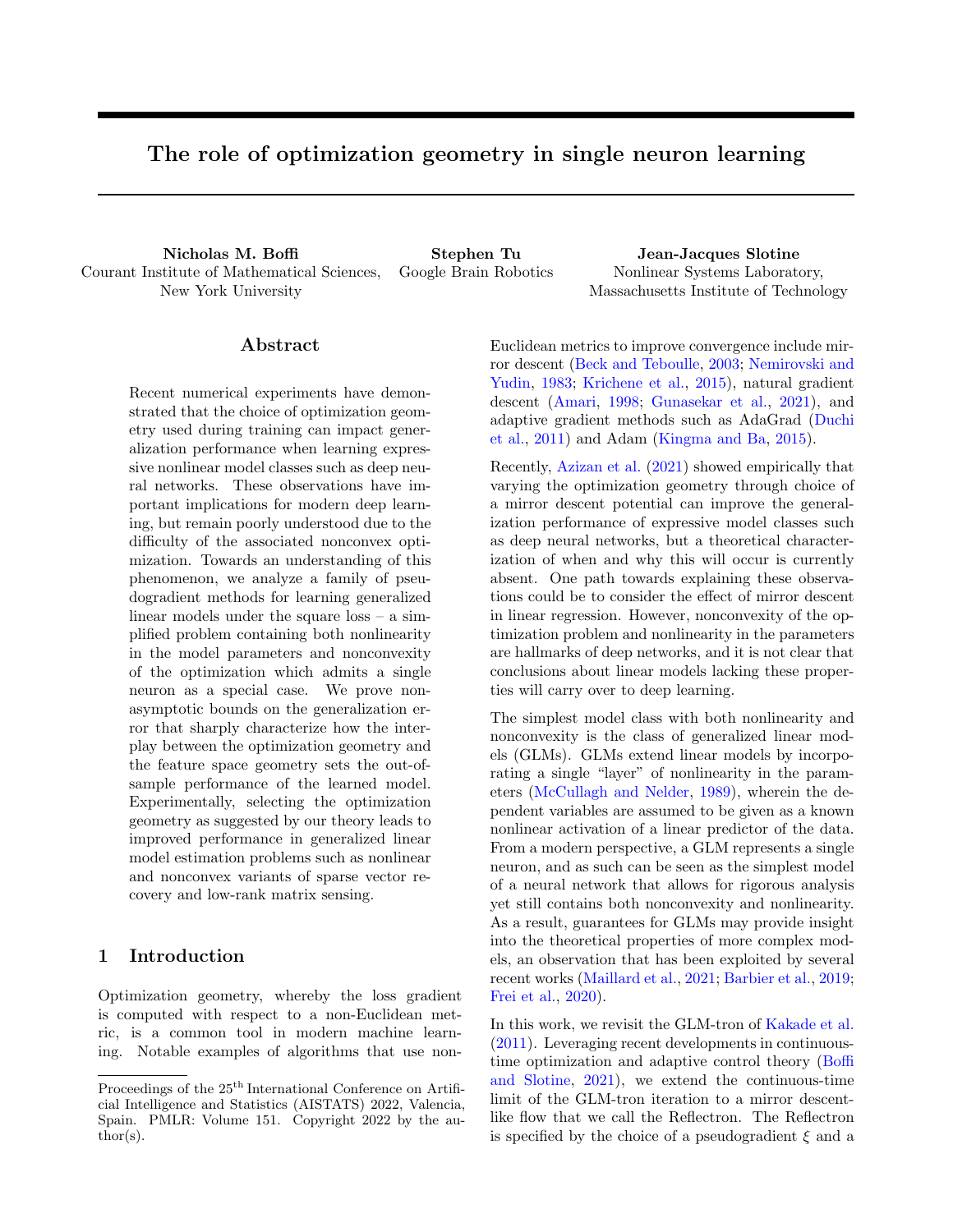Because  $\psi$  is  $\sigma$ -strongly convex with respect to k k,  $\psi$  is <sup>1</sup>-smooth with respect to k k. Thus,

$$
d \left( \parallel \hat{r}_{t+1} \right) d \left( \parallel \hat{r}_{t} \right) + \frac{1}{2\sigma} \left\| r \psi \left( \hat{r}_{t+1} \right) r \psi \left( \hat{r}_{t} \right) \right\|^{2} + \frac{\lambda}{n} \left\langle \sum_{i=1}^{n} \left( u \left( \left\langle \mathbf{x}_{i}, \hat{r}_{t} \right\rangle \right) y_{i} \right) \xi \left( \hat{r}_{t}, \mathbf{x}_{i} \right) \mathbf{x}_{i}, \hat{r}_{t} \right), = d \left( \parallel \hat{r}_{t} \right) + \frac{\lambda^{2}}{2\sigma} \left\| \frac{1}{n} \sum_{i=1}^{n} \left( u \left( \left\langle \mathbf{x}_{i}, \hat{r}_{t} \right\rangle \right) y_{i} \right) \xi \left( \hat{r}_{t}, \mathbf{x}_{i} \right) \mathbf{x}_{i} \right\|^{2} + \frac{\lambda}{n} \left\langle \sum_{i=1}^{n} \left( u \left( \left\langle \mathbf{x}_{i}, \hat{r}_{t} \right\rangle \right) y_{i} \right) \xi \left( \hat{r}_{t}, \mathbf{x}_{i} \right) \mathbf{x}_{i}, \hat{r}_{t} \right\rangle.
$$
(15)

Above, we applied <sup>1</sup>-smoothness and then used (7) to express the increment in  $\Gamma \psi$ . The second term in (15) can be bounded as

$$
\left\| \frac{1}{n} \sum_{i=1}^{n} \left( u\left( \left\langle \mathbf{x}_{i}, \hat{\boldsymbol{\cdot}}_{t} \right\rangle \right) - y_{i} \right) \xi\left( \hat{\boldsymbol{\cdot}}_{t}, \mathbf{x}_{i} \right) \mathbf{x}_{i} \right\|^{2} \right\} \n2 \left\| \frac{1}{n} \sum_{i=1}^{n} \left( u\left( \left\langle \mathbf{x}_{i}, \hat{\boldsymbol{\cdot}}_{t} \right\rangle \right) - u\left( \hbar \mathbf{x}_{i}, -i \right) \right) \xi\left( \hat{\boldsymbol{\cdot}}_{t}, \mathbf{x}_{i} \right) \mathbf{x}_{i} \right\|^{2} + 2 \left\| \frac{1}{n} \sum_{i=1}^{n} \left( u\left( \hbar \mathbf{x}_{i}, -i \right) - y_{i} \right) \xi\left( \hat{\boldsymbol{\cdot}}_{t}, \mathbf{x}_{i} \right) \mathbf{x}_{i} \right\|^{2}.
$$

By Jensen's inequality, and using that  $\xi\begin{pmatrix} \hat{i} & \hat{j} & \hat{k} \\ \hat{k} & \hat{k} & \hat{k} \end{pmatrix}$   $B$ ,

$$
\left\| \frac{1}{n} \sum_{i=1}^{n} \left( u\left( \left\langle \mathbf{x}_{i}, \hat{\mathbf{u}}_{i} \right\rangle \right) - u\left( \hbar \mathbf{x}_{i}, \hat{\mathbf{u}}_{i} \right) \right) \xi \left( \hat{\mathbf{u}}_{t}, \mathbf{x}_{i} \right) \mathbf{x}_{i} \right\|^{2} - \frac{1}{n} \sum_{i=1}^{n} \left\| \left( u\left( \left\langle \hat{\mathbf{x}}_{i}, \mathbf{x}_{i} \right\rangle \right) - u\left( \hbar, \mathbf{x}_{i} \right) \right) \xi \left( \hat{\mathbf{u}}_{t}, \mathbf{x}_{i} \right) \mathbf{x}_{i} \right\|^{2},
$$

$$
= \frac{1}{n} \sum_{i=1}^{n} \left( u\left( \left\langle \hat{\mathbf{x}}_{i}, \mathbf{x}_{i} \right\rangle \right) - u\left( \hbar, \mathbf{x}_{i} \right) \right)^{2} \xi \left( \hat{\mathbf{u}}_{t}, \mathbf{x}_{i} \right)^{2} \mathbf{x}_{i} \kappa^{2},
$$

$$
C^{2} B \hat{H}(h_{t}).
$$

By assumption,  $k_{\overline{n}}^1 \sum_{i=1}^n (y_i - u(h\mathbf{x}_i, i)) \xi\begin{pmatrix} \hat{i}_t & \hat{j}_t \\ \hat{k}_t & \hat{k}_t \end{pmatrix} \mathbf{x}_i k$   $\eta$ . Combining this with the above, we find that

$$
\left\| \frac{1}{n} \sum_{i=1}^n \left( u\left( \left\langle \mathbf{x}_i, \hat{\boldsymbol{\cdot}}_t \right\rangle \right) - y_i \right) \xi \left( \hat{\boldsymbol{\cdot}}_t, \mathbf{x}_i \right) \mathbf{x}_i \right\|^2 - 2 \left( C^2 B \widehat{H}(h_t) + \eta^2 \right).
$$

By an induction argument identical to that used in the proof of Theorem 4.1, the iteration of the Bregman divergence between the Bayes-optimal parameters and the parameters of our hypothesis becomes

$$
d \ \left( \|\uparrow_{t+1} \right) \ d \ \left( \|\uparrow_t \right) \ \lambda \widehat{H}(h_t) \left( \frac{1}{L} \ \frac{\lambda BC^2}{\sigma} \right) + \eta \lambda \left( \frac{\lambda \eta}{\sigma} + \sqrt{\frac{2\psi(\cdot)}{\sigma}} \right)
$$

.

Assume that  $\eta = \sqrt{\frac{2}{2}}$ . For  $\lambda = \frac{2}{2BC^2L}$ , we have

$$
d\left(\parallel\uparrow_{t+1}\right) d\left(\parallel\uparrow_t\right) \frac{\lambda}{2L} \widehat{H}(h_t) + \eta \lambda \sqrt{\frac{2\psi(\parallel)}{\sigma}} \left(\frac{2BC^2L+1}{2BC^2L}\right).
$$

Thus, at each iteration we either have the decrease condition

$$
d \ \left( \begin{array}{c} \parallel \uparrow_{t+1} \end{array} \right) \quad d \ \left( \begin{array}{c} \parallel \uparrow_t \end{array} \right) \qquad \eta \lambda \sqrt{\frac{2\psi(\cdot)}{\sigma}} \left( \frac{2BC^2L+1}{2BC^2L} \right)
$$

or the error bound

$$
\widehat{H}(h_t) < 4L\eta \sqrt{\frac{2\psi(\ )}{\sigma}} \left( \frac{2BC^2L+1}{2BC^2L} \right).
$$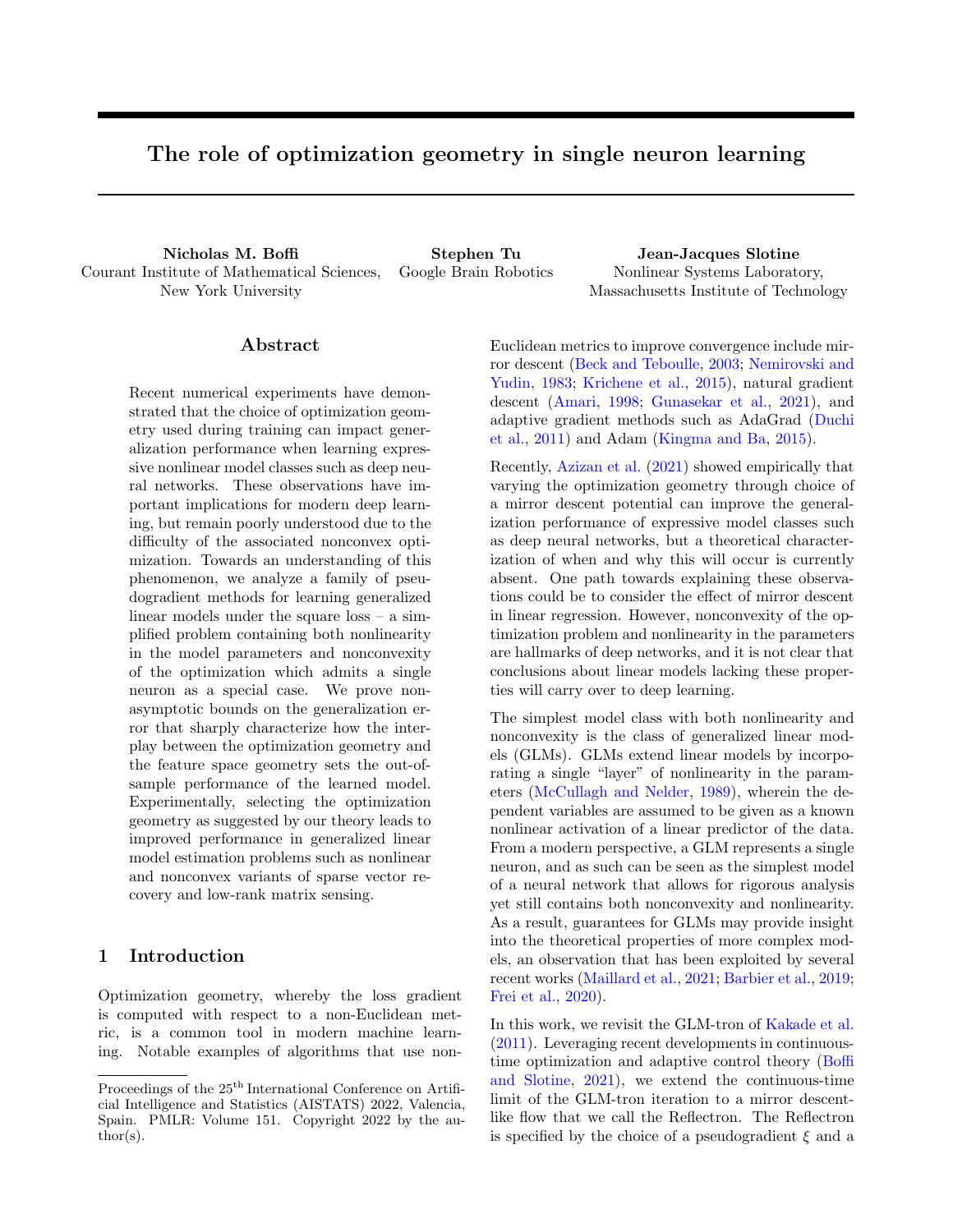In the former case there can be at most

$$
t_f = \frac{d \left( \left\| \widehat{\phantom{a}}(0) \right) \right)}{\eta \lambda \sqrt{\frac{2 \left( \widehat{\phantom{a}} \right)}{2 \log(2 \log(2 \log(2)))}}} \frac{1}{\lambda} \sqrt{\frac{\sigma \psi(\phantom{a})}{2 \eta^2}}
$$

iterations before  $\hat{H}(h_t)$   $4L\eta\sqrt{\frac{2\zeta\zeta}{2}}\left(\frac{2BC^2L+1}{2BC^2L}\right)$ . Furthermore, note that  $\left\|\hat{f}(t)\right\|$  $\sqrt{\frac{2(1)}{2+1}} + k k \quad (1 +$  $W\sqrt{\frac{2\left(1\right)}{2\pi}}$ . Then by Lemma C.1,  $\hat{\varepsilon}(h_t) = \frac{4L}{\sqrt{2\left(1\right)}} \left(\frac{2BC^2L+1}{2BC^2L}\right)$  where  $\gamma$  corresponds to  $a = (1+W)\sqrt{\frac{2\left(1\right)}{2\pi}}$ and  $b = C$  in Lemma C.1. The conclusion of the theorem now follows by application of Theorem B.3 to transfer the bound on  $\widehat{\varepsilon}(h_t)$  to  $\varepsilon(h_t)$ .  $\Box$ 

#### C.2 Proof of Corollary 4.1

*Proof.* Note that 
$$
F = \left\{ \mathbf{x} \notin h\mathbf{w}, \mathbf{x} \in h\mathbf{w} \setminus \mathbf{w} \mid W\left(1 + \frac{1}{q-1}\right) \right\}.
$$
 Hence by Theorem B.1,  $R_n(F)$   
 $\frac{p\cdot W}{n(q-1)}\left(1 + \frac{1}{q-1}\right)$ . By Lemmas B.2 and B.3,  $\eta = C\left(\sqrt{\frac{2\log(4-\varepsilon)}{n}} + \frac{1}{n(q-1)}\right)$ .

#### C.3 Proof of Corollary 4.2

Proof. Observe that we have the inclusion

$$
\mathcal{F} = \left\{ \mathbf{x} \not\mathcal{F} \mid \hbar \mathbf{w}, \mathbf{x} i : k \mathbf{w} k_1 \quad W \left( 1 + \sqrt{3 \log(d)} \right) \right\} = \left\{ \mathbf{x} \not\mathcal{F} \mid \hbar \mathbf{w}, \mathbf{x} i : k \mathbf{w} k_q \quad W \left( 1 + \sqrt{3 \log(d)} \right) \right\}.
$$

Hence  $R_n(F)$   $\frac{CW(1 + \frac{p}{\sqrt{3\log n}})}{n^{1-2}}$  by Theorem B.1. By Lemmas B.2 and B.3,

$$
\eta = C \left( \sqrt{\frac{2 \log(4/\delta)}{n}} + 4 \sqrt{\frac{\log(d)}{n}} \right)
$$

# C.4 Proof of Corollary 4.3

.

*Proof.* Note that  $F = f\mathbf{x} \not\in \mathbb{N}$   $\forall$   $\mathbf{w}, \mathbf{x} \in \mathbb{N}$  ( $\mathbf{w}$ )  $\log(d)g$  and  $R_n = C\sqrt{\frac{2\log d}{n}}$ . By Lemmas B.2 and B.3,  $\eta =$  $C\left(\sqrt{\frac{2\log(4-)}{n}}+4\sqrt{\frac{\log(d)}{n}}\right)$  .  $\Box$ n

#### C.5 Proof of Lemma 4.1

Proof. From (15), we have a bound on the iteration for the Bregman divergence between the interpolating parameters and the current parameter estimates,

$$
d \quad \left( \quad \left\| \uparrow_{t+1} \right) \quad d \quad \left( \quad \left\| \uparrow_t \right) + \frac{\lambda^2}{2\sigma} \right\| \frac{1}{n} \sum_{i=1}^n \left( u\left( \left\langle \mathbf{x}_i, \uparrow_t \right\rangle \right) \quad y_i \right) \mathbf{x}_i \xi \left( \uparrow, \mathbf{x}_i \right) \right\|_2^2
$$

$$
+ \frac{\lambda}{n} \left\langle \sum_{i=1}^n \left( u\left( \left\langle \mathbf{x}_i, \uparrow_t \right\rangle \right) \quad y_i \right) \xi \left( \uparrow, \mathbf{x}_i \right) \mathbf{x}_i, \qquad \uparrow_t \right\rangle.
$$

Under the realizability assumption of the lemma, we may bound the second term above as

$$
\frac{\lambda^2}{2\sigma} \left\| \frac{1}{n} \sum_{i=1}^n \left( u\left( \left\langle \mathbf{x}_i, \hat{\boldsymbol{\cdot}}_t \right\rangle \right) - y_i \right) \xi \left( \hat{\boldsymbol{\cdot}}, \mathbf{x}_i \right) \mathbf{x}_i \right\|_2^2 - \frac{\lambda^2 C^2 B}{2\sigma} \widehat{H}(h_t).
$$

We may similarly bound the final term, exploiting monotonicity and Lipschitz continuity of  $u( )$ , as

$$
\frac{\lambda}{n}\left\langle \sum_{i=1}^n \left(u\left(\left\langle \mathbf{x}_i, \hat{\boldsymbol{\zeta}}_t \right\rangle\right) \quad y_i\right) \xi\left(\hat{\boldsymbol{\zeta}}, \mathbf{x}_i\right) \mathbf{x}_i, \qquad \hat{\boldsymbol{\zeta}}_t\right\rangle = \frac{\lambda}{L} \widehat{H}(h_t).
$$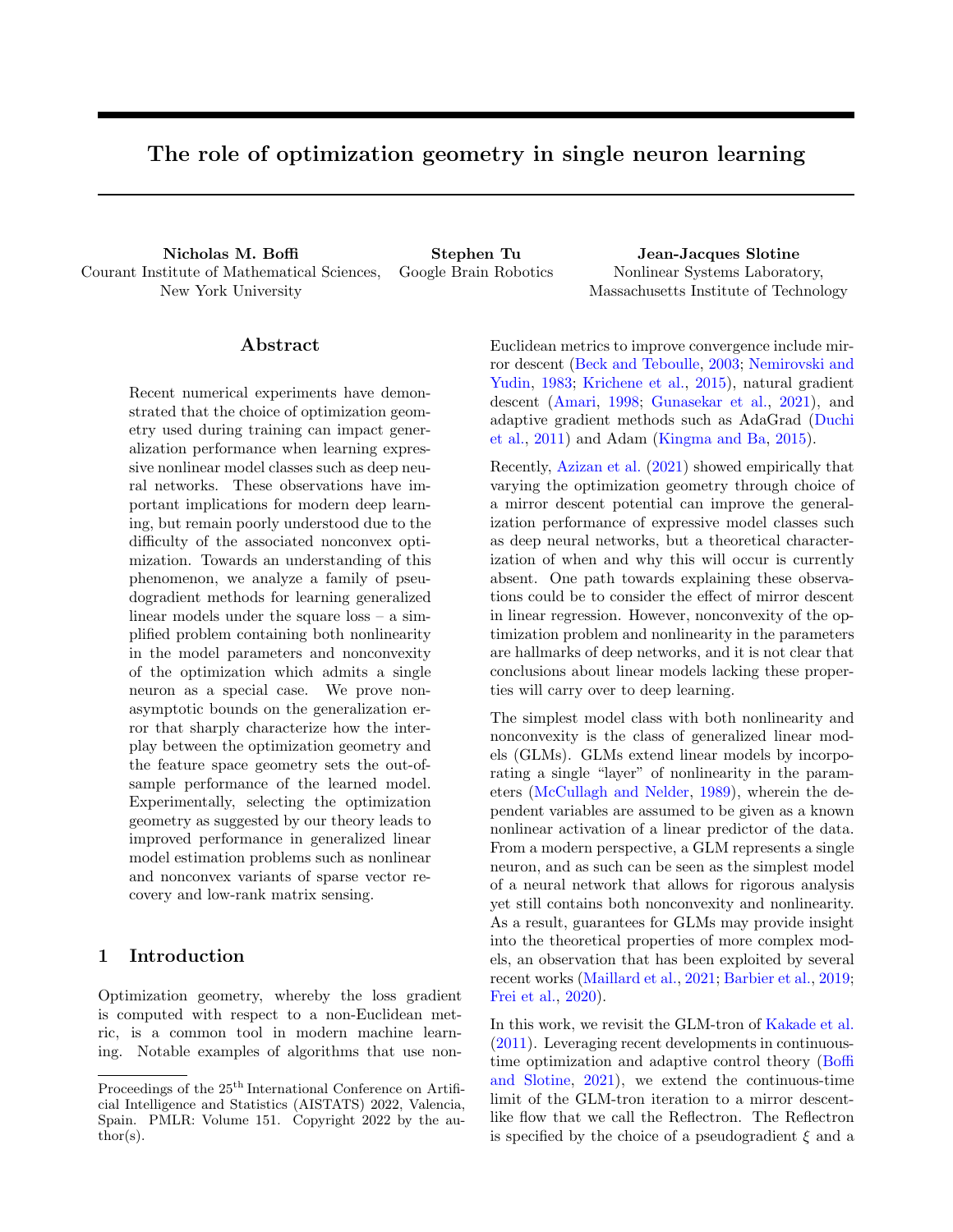Putting these together, we have the refined bound on the iteration

$$
d\left(\parallel\uparrow_{t+1}\right) d\left(\parallel\uparrow_t\right) + \lambda \left(\frac{\lambda C^2 B}{2\sigma} \frac{1}{L}\right) \widehat{H}(h_t).
$$

Let  $0 < \alpha < 1$ . For  $\lambda = \frac{2(1-\lambda)}{C^2BL}$ ,

$$
d\left(\bigcap_{t+1}\hat{f}_{t+1}\right) d\left(\bigcap_{t}\hat{f}_{t}\right) \frac{\lambda \alpha}{L} \widehat{H}(h_t).
$$

Note that this shows  $d \begin{pmatrix} 1 \\ 1 \end{pmatrix} d \begin{pmatrix} 1 \\ 1 \end{pmatrix}$  for all t, so that  $\begin{pmatrix} 1 \\ 1 \end{pmatrix}$ |  $k k + \sqrt{\frac{2 (k)}{2}}$ . Summing both sides of the above inequality from  $t = 1$  to T reveals that

$$
\sum_{t=1}^T \widehat{H}(h_t) = \frac{L}{\lambda \alpha} \left( d + k_1 \right) + d + \left( \left\| \widehat{I}_{\tau+1} \right) \right) + \frac{L}{\lambda \alpha} d + k_1.
$$

Because T was arbitrary and the upper bound is independent of  $T$ ,  $\sum_{t=1}^{7} \widehat{H}(h_t)$  exists and hence  $\widehat{H}(h_t)$  ! 0 as  $t$  ! 1. Furthermore,

$$
\min_{t^0 \geq [1;T]} \left\{ \widehat{H}(h_{t^0}) \right\} T = \sum_{t=1}^T \min_{t^0 \geq [1;T]} \left\{ \widehat{H}(h_{t^0}) \right\} \quad \sum_{t=1}^T \widehat{H}(h_t) \quad \frac{L}{\lambda \alpha} d \ (\ k \ n),
$$

so that  $\min_{t'' \geq [1, T]} \left\{ \widehat{H}(h_{t''}) \right\}$   $\frac{\text{Ld } (\ell + 1)}{T}$ . By taking  $\alpha \neq 0$ , we obtain the requirement  $\lambda < \frac{2}{C^2BL}$ . To conclude the proof, apply Lemma C.1 with  $a = \sqrt{\frac{2(1)}{2}} + k$  k and  $b = C$ .

## C.6 Proof of Theorem 4.2

The proof discretizes the proof of Theorem 3.2, and is similar to the proof of implicit regularization for mirror descent due to Azizan et al. (2019).

*Proof.* Let  $\overline{\phantom{a}}$  2 A be arbitrary. From (14),

$$
d \quad \left( \begin{array}{c} \begin{pmatrix} - \\ \end{pmatrix} \begin{pmatrix} - \\ t+1 \end{pmatrix} \right) d \quad \left( \begin{pmatrix} - \\ \end{pmatrix} \begin{pmatrix} - \\ t \end{pmatrix} + d \quad \left( \begin{pmatrix} - \\ t \end{pmatrix} \begin{pmatrix} - \\ t+1 \end{pmatrix} + \frac{\lambda}{n} \sum_{i=1}^{n} \left( u \left( \left\langle \mathbf{x}_{i}, \hat{t} \right\rangle \right) y_{i} \right) \xi \left( \hat{t}, \mathbf{x}_{i} \right) \left\langle \mathbf{x}_{i}, \hat{t} \right\rangle - \hat{t} \right),
$$
  

$$
= d \quad \left( \begin{pmatrix} - \\ \end{pmatrix} \begin{pmatrix} - \\ t \end{pmatrix} + d \quad \left( \begin{pmatrix} - \\ t \end{pmatrix} \begin{pmatrix} - \\ t+1 \end{pmatrix} + d \quad \left( \begin{pmatrix} - \\ t \end{pmatrix} \begin{pmatrix} - \\ t+1 \end{pmatrix} \right) \right) y_{i} \right) \xi \left( \hat{t}, \mathbf{x}_{i} \right) \left( u^{-1} \left( y_{i} \right) \quad \left\langle \mathbf{x}_{i}, \hat{t} \right\rangle \right),
$$

where we have used that  $2A$  and applied invertibility of  $u($ ). Summing both sides from  $t = 1$  to  $1$ ,

$$
d \quad \left(\begin{array}{c} \mid \\ \mid \\ \mid \\ \end{array}\right) \quad d \quad \left(\begin{array}{c} \mid \\ \mid \\ \mid \\ \end{array}\right) + \sum_{t=1}^{7} d \quad \left(\begin{array}{c} \mid \\ \mid \\ \mid \\ \end{array}\right) + \sum_{t=1}^{7} d \quad \left(\begin{array}{c} \mid \\ \mid \\ \mid \\ \end{array}\right) + \sum_{t=1}^{7} d \quad \left(\begin{array}{c} \mid \\ \mid \\ \mid \\ \end{array}\right) + \sum_{t=1}^{7} d \quad \left(\begin{array}{c} \mid \\ \mid \\ \mid \\ \end{array}\right) + \sum_{t=1}^{7} d \quad \left(\begin{array}{c} \mid \\ \mid \\ \mid \\ \end{array}\right) + \sum_{t=1}^{7} d \quad \left(\begin{array}{c} \mid \\ \mid \\ \mid \\ \end{array}\right) + \sum_{t=1}^{7} d \quad \left(\begin{array}{c} \mid \\ \mid \\ \mid \\ \end{array}\right) + \sum_{t=1}^{7} d \quad \left(\begin{array}{c} \mid \\ \mid \\ \mid \\ \end{array}\right) + \sum_{t=1}^{7} d \quad \left(\begin{array}{c} \mid \\ \mid \\ \mid \\ \end{array}\right) + \sum_{t=1}^{7} d \quad \left(\begin{array}{c} \mid \\ \mid \\ \mid \\ \end{array}\right) + \sum_{t=1}^{7} d \quad \left(\begin{array}{c} \mid \\ \mid \\ \mid \\ \end{array}\right) + \sum_{t=1}^{7} d \quad \left(\begin{array}{c} \mid \\ \mid \\ \mid \\ \end{array}\right) + \sum_{t=1}^{7} d \quad \left(\begin{array}{c} \mid \\ \mid \\ \mid \\ \end{array}\right) + \sum_{t=1}^{7} d \quad \left(\begin{array}{c} \mid \\ \mid \\ \mid \\ \end{array}\right) + \sum_{t=1}^{7} d \quad \left(\begin{array}{c} \mid \\ \mid \\ \mid \\ \end{array}\right) + \sum_{t=1}^{7} d \quad \left(\begin{array}{c} \mid \\ \mid \\ \mid \\ \end{array}\right) + \sum_{t=1}^{7} d \quad \left(\begin{array}{c} \mid \\ \mid \\ \mid \\ \end{array}\right) + \sum_{t=1}^{7} d \quad \left(\begin{array}{c} \mid \\ \mid \\ \mid \\ \end{array}\right
$$

The above relation is true for any  $\overline{\phantom{a}}$  2 A. Furthermore, the only dependence of the right-hand side on  $\overline{\phantom{a}}$  is through the first Bregman divergence. Hence the arg min of the two Bregman divergences involving must be equal, which shows that  $\hat{i}$  = arg min-<sub>2A</sub> d  $\begin{pmatrix} - \\ 1 \end{pmatrix}$ . Choosing  $\hat{i}$  = arg min<sub>w2C\M</sub>  $\psi(\mathbf{w})$  completes the proof.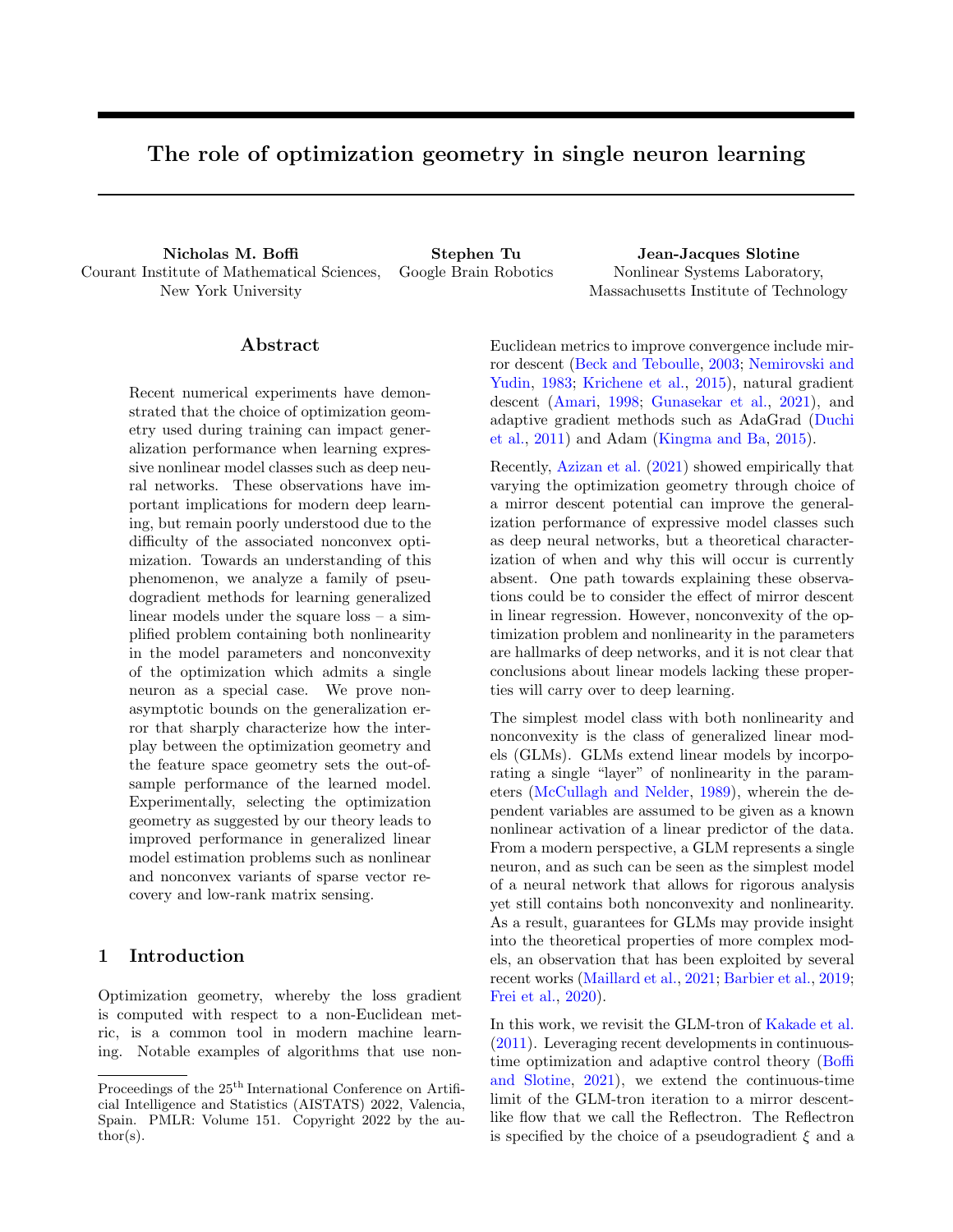# C.7 Proof of Theorem 5.1

*Proof.* Let  $\xi_t = \xi \binom{\hat{\ }_t, \mathbf{x}_t}$ . From (15) adapted to the stochastic optimization setting, we have the bound

$$
d \left( \|\widehat{r}_{t+1} \right) d \left( \|\widehat{r}_{t} \right) + \frac{\lambda^2}{2\sigma} \left\| \left( u \left( \left\langle \mathbf{x}_t, \widehat{r}_t \right\rangle \right) y_t \right) \mathbf{x}_t \xi_t \right\|^2 + \lambda \left\langle \left( u \left( \left\langle \mathbf{x}_t, \widehat{r}_t \right\rangle \right) y_t \right) \mathbf{x}_t \xi_t, \widehat{r}_t \right\rangle \right).
$$

Note that we can write

$$
\left(u\left(\left\langle \mathbf{x}_t, \hat{t}_t\right\rangle\right) - y_t\right)^2 = \left(u\left(\left\langle \mathbf{x}_t, \hat{t}_t\right\rangle\right) - u\left(\hbar\mathbf{x}_t, i\right)\right)^2 + \left(u\left(\hbar\mathbf{x}_t, i\right) - y_t\right)^2 + 2\left(u\left(\left\langle \mathbf{x}_t, \hat{t}_t\right\rangle\right) - u\left(\hbar\mathbf{x}_t, i\right)\right)\left(u\left(\hbar\mathbf{x}_t, i\right) - y_t\right).
$$

Using that  $u$  is nondecreasing and  $L$ -Lipschitz,

$$
\left\langle \left(u\left(\left\langle \mathbf{x}_t, \hat{t}\right\rangle\right) y_t\right) \mathbf{x}_t \xi_t, \hat{t}_t \right\rangle = \frac{1}{L} \left(u\left(\left\langle \mathbf{x}_t, \hat{t}\right\rangle\right) u\left(\hbar \mathbf{x}_t, t\right)\right)^2 \xi_t + (u\left(\hbar \mathbf{x}_t, t\right) y_t) \xi_t \left\langle \mathbf{x}_t, \hat{t}_t \right\rangle.
$$

Putting these together, we conclude the bound,

$$
d \quad \left( \quad \left\| \uparrow_{t+1} \right) \quad d \quad \left( \quad \left\| \uparrow_t \right) \quad \lambda \left( \frac{1}{L} \quad \frac{\lambda C^2 B}{2\sigma} \right) \left( u \left( \left\langle \mathbf{x}_t, \uparrow_t \right\rangle \right) \quad u \left( \hbar \mathbf{x}_t, \ h \right) \right)^2 \xi_t
$$

$$
+ \lambda \xi_t \left( u \left( \hbar \mathbf{x}_t, \ h \right) \quad y_t \right) \left( \left\langle \mathbf{x}_t, \ h \right\rangle + \frac{\lambda C^2 B}{\sigma} \left( u \left( \left\langle \mathbf{x}_t, \hat{\ h} \right\rangle \right) \quad u \left( \hbar \mathbf{x}_t, \ h \right) \right) \right)
$$

$$
+ \frac{\lambda^2 C^2 B^2}{2\sigma} \left( u \left( \hbar \mathbf{x}_t, \ h \right) \quad y_t \right)^2.
$$

Summing both sides from  $t = 1$  to  $T$ ,

$$
d \quad (\|\widehat{\mathbf{r}}_{t+1}) \quad d \quad (\|\widehat{\mathbf{r}}_{t}) \quad \lambda \left(\frac{1}{L} \quad \frac{\lambda C^2 B}{2\sigma}\right) \sum_{t=1}^T \left(u\left(\left\langle \mathbf{x}_t, \widehat{\mathbf{r}}_t \right\rangle\right) \quad u\left(\hbar \mathbf{x}_t, \beta\right)\right)^2 \xi_t
$$

$$
+ \lambda \sum_{t=1}^T \xi_t \left(u\left(\hbar \mathbf{x}_t, \beta\right) \quad y_t\right) \left(\left\langle \mathbf{x}_t, \widehat{\mathbf{r}}_t \right\rangle + \frac{\lambda C^2 B}{\sigma} \left(u\left(\left\langle \mathbf{x}_t, \widehat{\mathbf{r}}_t \right\rangle\right) \quad u\left(\hbar \mathbf{x}_t, \beta\right)\right)\right)
$$

$$
+ \frac{\lambda^2 C^2 B^2}{2\sigma} \sum_{t=1}^T \left(u\left(\hbar \mathbf{x}_t, \beta\right) \quad y_t\right)^2.
$$

Define the filtration  $fF_t = \sigma(\mathbf{x}_1, y_1, \mathbf{x}_2, y_2, \dots, \mathbf{x}_t, y_t, \mathbf{x}_{t+1}) g_{t-1}^{\dagger}$ , and note that

$$
D_t^{(1)} = \xi_t (u \left( h\mathbf{x}_t, i\right) - y_t) \left\langle \mathbf{x}_t, \hat{i} \right\rangle,
$$
  

$$
D_t^{(2)} = \xi_t (u \left( h\mathbf{x}_t, i\right) - y_t) \left( u \left( \left\langle \mathbf{x}_t, \hat{i} \right\rangle \right) - u \left( h\mathbf{x}_t, i\right) \right),
$$

are martingale difference sequences adapted to  $fF_t g$ . Furthermore, note that  $jD_t^{(1)}j$   $\quad CBR$  and  $jD_t^{(2)}$  $LCBR$ almost surely where  $R = \text{Diam}(C)$ . Hence, by an Azuma-Hoeffding bound, with probability at least  $1 \delta/3$ ,

$$
\sum_{t=1}^{T} D_t^{(1)} \sqrt{CBRT \log(6/\delta)},
$$
  

$$
\sum_{t=1}^{T} D_t^{(2)} \sqrt{LCBRT \log(6/\delta)}.
$$

The variance term is trivially bounded almost surely,

$$
\sum_{t=1}^{T} (u(h\mathbf{x}_t, i) - y_t)^2 \quad T.
$$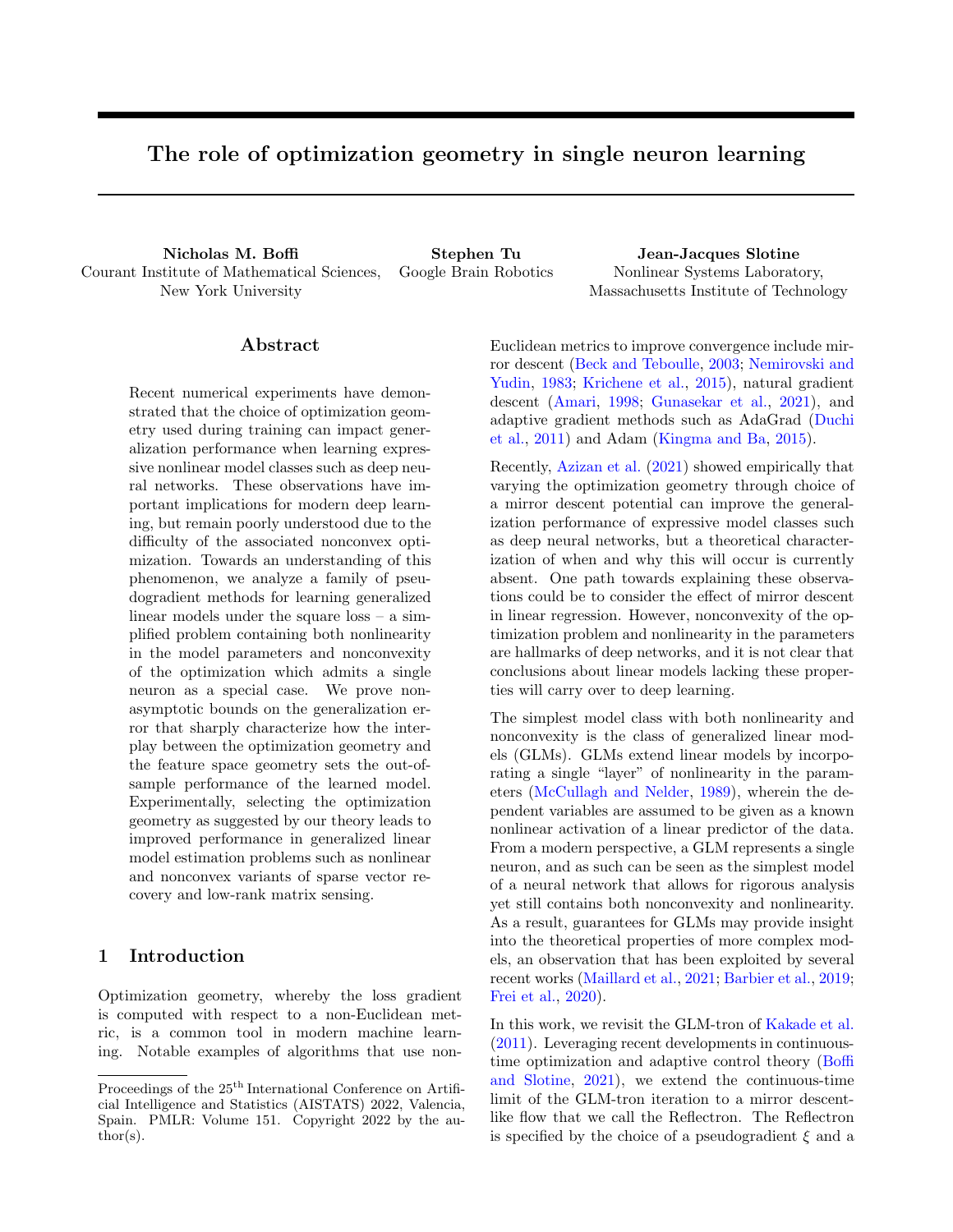Putting these bounds together and rearranging, we conclude that with probability at least  $1 \quad 2\delta/3$ .

$$
\lambda \left( \frac{1}{L} - \frac{\lambda C^2 B}{2\sigma} \right) \sum_{t=1}^T \left( u \left( \left\langle \mathbf{x}_t, \hat{\boldsymbol{\cdot}}_t \right\rangle \right) - u \left( \hbar \mathbf{x}_t, \hat{\boldsymbol{\cdot}}_t \right) \right)^2 \xi_t - d \left( \|\hat{\boldsymbol{\cdot}}_1\right) - d \left( \|\hat{\boldsymbol{\cdot}}_1\right) + \lambda \sqrt{CBRT \log(6/\delta)} + \frac{\lambda^2 C^2}{\sigma} \sqrt{LCBRT \log(6/\delta)} + \frac{\lambda^2 C^2 B^2 T}{2\sigma}.
$$

Let  $\beta$  2 (0, 1) and take  $\lambda = \min\left\{\frac{2(1-\lambda)}{C^2BL}, \frac{\beta^1}{\overline{f}}\right\}$ . Define  $\beta^{\ell} = 1 - \frac{C^2 \beta B}{2 \overline{f}}$  $\frac{C^2 \cancel{B}}{2}$ , and define  $\bar{\beta} = \max f\beta, \beta^{\theta}g$ . Then  $\frac{1}{L}$   $\frac{C^2B}{2} = \frac{1}{L} > 0$ . Defining  $h_t = \left(u\left(\left\langle \mathbf{x}_t, \hat{\boldsymbol{\zeta}}_t \right\rangle\right) - u\left(\hbar \mathbf{x}_t, \hat{\boldsymbol{\zeta}}_t\right)\right)^2 \xi_t$ , we find

$$
\sum_{t=1}^{T} h_t \quad \frac{L}{\overline{\beta}} \max \left\{ \frac{\rho_{\overline{T}}}{T}, \frac{C^2 BL}{2\sigma(1-\beta)} \right\} d \quad \left( \quad \left\| \uparrow \right| \right) + \frac{L}{\overline{\beta}} \sqrt{CBRT \log(6/\delta)}
$$

$$
+ \frac{C^2 L}{\sigma \overline{\beta}} \sqrt{LCBR \log(6/\delta)} + \frac{C^2 L^2 \overline{T} B^2}{2\sigma \overline{\beta}}.
$$
(16)

By Assumption 4.1, noting that  $k\mathbf{x}_t k$  C and  $\|\hat{t}_t\|$  $\frac{1}{2} \sum_{t=1}^{T} h_t$ . We now want to transfer this bound to a bound on  $\varepsilon(h_t)$  via Lemma B.7. Define  $D_t^{(3)} = \varepsilon(h_t) - \varepsilon_t$ ,  $\begin{array}{ll} \parallel & R + k & k \text{, there exists a fixed } \gamma > 0 \text{ such that } \sum_{t=1}^{T} \varepsilon_t \end{array}$ and note that this is a martingale difference sequence adapted to the filtration  $fF_t = \sigma(\mathbf{x}_1, y_1, \mathbf{x}_2, y_2, \dots, \mathbf{x}_t, y_t)g$ .  $D_t^{(3)}$  satisfies the following inequalities almost surely,

$$
D_t^{(3)} \quad \frac{1}{2} L^2 C^2 R,
$$
  

$$
E\left[\left(D_t^{(3)}\right)^2 / F_{t-1}\right] \quad \frac{1}{2} L^2 C^2 R \varepsilon(h_t).
$$

Thus, by Lemma B.7, with probability at least  $1 - \delta/3$ ,

$$
\sum_{\substack{n=1}}^T \varepsilon(h) \quad \frac{L^2 C^2 R}{2(3 - e)} \log(3/\delta) + \frac{1}{3 - e} \sum_{\substack{n=1}}^T \varepsilon.
$$

Using (16), we then have with probability at least  $1-\delta$ ,

$$
\sum_{\alpha=1}^{T} \varepsilon(h) = \frac{L^2 C^2 R}{2(3 - e)} \log(3/\delta) + \frac{L}{\bar{\beta}\gamma(3 - e)} \max\left\{\frac{\mathcal{P}_{\overline{T}}}{2\sigma(1 - \beta)}\right\} d \quad \left(\text{where } \hat{\gamma}\right) = \frac{L}{\bar{\beta}\gamma(3 - e)} \sqrt{CBRT \log(6/\delta)} + \frac{C^2 L}{\sigma \bar{\beta}\gamma(3 - e)} \sqrt{LCBR \log(6/\delta)} + \frac{C^2 L^2 \bar{T} B^2}{2\sigma \bar{\beta}\gamma(3 - e)}.
$$

 $\Box$ 

Noting that  $\min_{t \leq T} \varepsilon(h) = \frac{1}{T} \sum_{i=1}^{T} \varepsilon(h)$  completes the proof.

## C.8 Proof of Theorem 5.2

*Proof.* Again from  $(15)$  adapted to the stochastic optimization setting, we have the bound

$$
d \quad (\|\widehat{ }_{t+1}) \quad d \quad (\|\widehat{ }_{t}\big) + \frac{\lambda^{2}}{2\sigma} \left\| \left( u\left( \left\langle \mathbf{x}_{t}, \widehat{ }_{t} \right\rangle \right) \right) u\left( \hbar \mathbf{x}_{t}, i\right) \right) \xi_{t} \mathbf{x}_{t} \right\|^{2} + \lambda \left\langle \left( u\left( \left\langle \mathbf{x}_{t}, \widehat{ }_{t} \right\rangle \right) \right) u\left( \hbar \mathbf{x}_{t}, i\right) \right) \xi_{t} \mathbf{x}_{t}, \qquad \widehat{ }_{t} \right\rangle,
$$
  

$$
d \quad (\|\widehat{ }_{t}\big) + \frac{\lambda^{2} C^{2} B}{2\sigma} \left( u\left( \left\langle \mathbf{x}_{t}, \widehat{ }_{t} \right\rangle \right) \right) u\left( \hbar \mathbf{x}_{t}, i\right) \right)^{2} \xi_{t} = d \quad (\|\widehat{ }_{t}\big) + \frac{\lambda}{L} \left( 1 - \frac{\lambda L C^{2} B}{2\sigma} \right) \left( u\left( \left\langle \mathbf{x}_{t}, \widehat{ }_{t} \right\rangle \right) \right) u\left( \hbar \mathbf{x}_{t}, i\right) \right)^{2} \xi_{t},
$$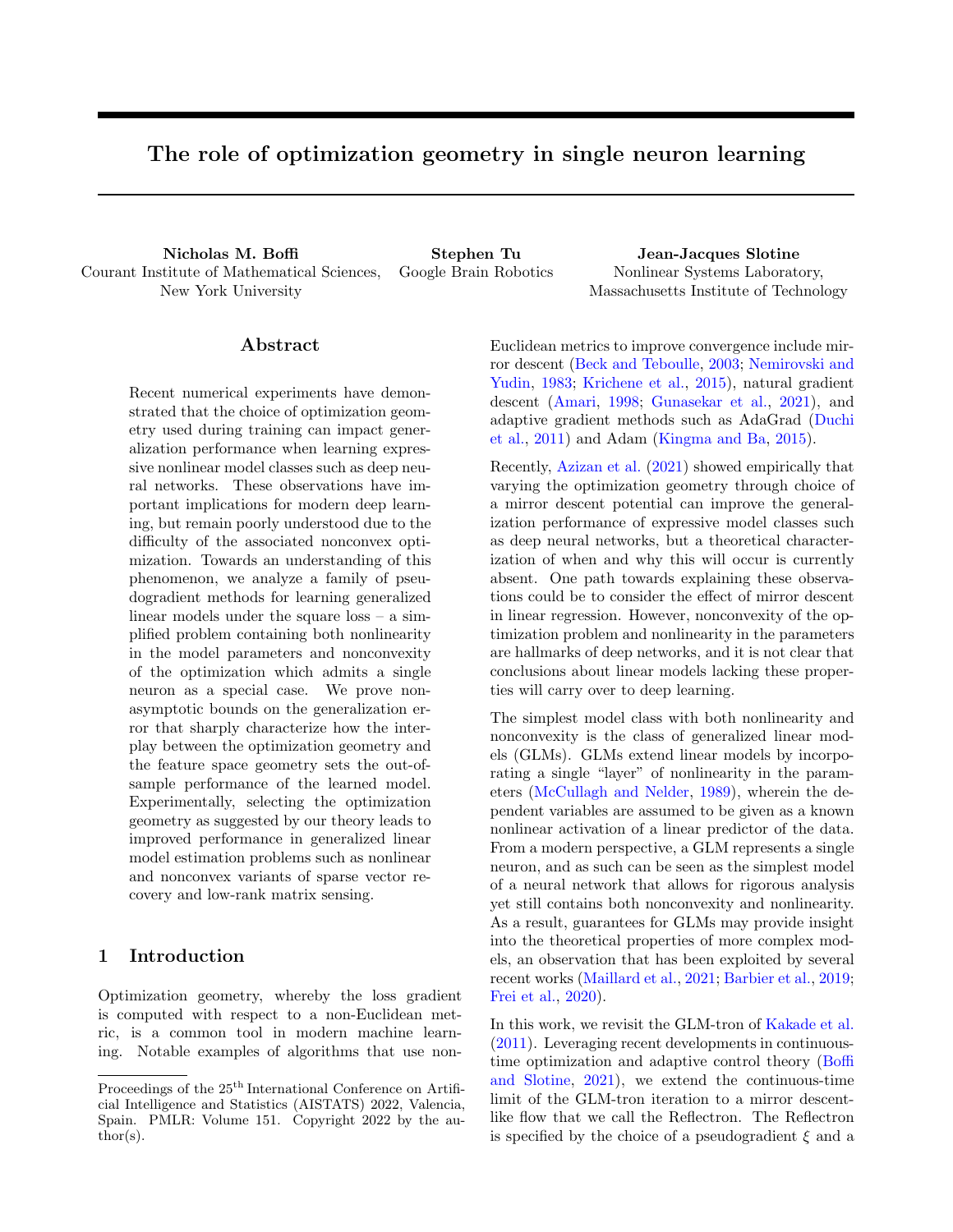Let  $0 < \beta < 1$ . Taking  $\lambda = \frac{(1 - \lambda)^2}{LC^2 B}$ ,

$$
d\left(\bigwedge_{t+1}\hat{c}_{t+1}\right) = d\left(\bigwedge_{t}\hat{c}_{t}\right) = \frac{2\sigma(1-\beta)\beta}{L^{2}C^{2}B}\left(u\left(\left\langle \mathbf{x}_{t}, \hat{c}_{t}\right\rangle\right) - u\left(\hbar\mathbf{x}_{t}, \hat{c}_{t}\right)\right)^{2}\xi_{t},
$$

so that  $d \begin{pmatrix} \begin{pmatrix} 1 \end{pmatrix} \hat{t} + 1 \end{pmatrix}$   $d \begin{pmatrix} 1 \end{pmatrix} \begin{pmatrix} 1 \end{pmatrix}$   $\cdots$   $d \begin{pmatrix} 1 \end{pmatrix} \begin{pmatrix} 1 \end{pmatrix}$ . Let W be such that  $k \neq W\sqrt{\frac{2(1)}{2}}$ . Then  $\begin{array}{cc} d & \begin{pmatrix} 1 & 1 \end{pmatrix} & \hat{\psi} \\ \begin{pmatrix} 1 & 1 \end{pmatrix} & \hat{\psi} \end{array}$  $\left(1 + W\right)\sqrt{\frac{2\left(1\right)}{2}}$  by  $\sigma$ -strong convexity of  $\psi$  with respect to k k. Summing both sides from  $1$  to  $T-1$  leads to the inequality

$$
d\left(\bigwedge_{i=1}^{n} \hat{f} \right) d\left(\bigwedge_{i=1}^{n} \hat{f}\right) \frac{2\sigma(1-\beta)\beta}{L^2C^2B} \sum_{t=1}^{T-1} \left(u\left(\left\langle \mathbf{x}_t, \hat{f} \right\rangle\right) u\left(\beta \mathbf{x}_t, \hat{f}\right)\right)^2 \xi_t.
$$

Rearranging, using positivity of the Bregman divergence, and defining  $h_t = \left(u\left(\left\langle \mathbf{x}_t, \hat{\cdot}_t \right\rangle\right) - u\left(\hbar \mathbf{x}_t, i\right)\right)^2 \xi_t$ , we conclude that

$$
\sum_{t=1}^{T-1} h_t \quad \frac{L^2 C^2 B}{2\sigma (1-\beta)\beta} d \quad (\|\widehat{\ }) .
$$

Applying Assumption 4.1 shows that there exists a  $\gamma > 0$  such that

$$
\sum_{t=1}^{T-1} \varepsilon_t \quad \frac{L^2 C^2 B}{2\sigma (1-\beta)\beta\gamma} d \quad (\|\widehat{\phantom{a}}_1\widehat{\phantom{a}}_1\). \tag{17}
$$

We would now like to transfer the bound (17) to a bound on  $\varepsilon(h_t)$ . Define  $D_t = \varepsilon(h_t) - \varepsilon_t$ , and note that  $fD_t g_{t=1}^1$  is a martingale difference sequence adapted to the filtration  $fF_t = \sigma(\mathbf{x}_1, \mathbf{x}_2, \dots, \mathbf{x}_t) g_{t=1}^1$ . Note that, almost surely,

$$
D_t \quad \varepsilon(h_t) = \frac{1}{2} \mathbb{E}_{\mathbf{x}} \quad D \left[ \left( u \left( \left\langle \hat{\boldsymbol{\zeta}}_t, \mathbf{x} \right\rangle \right) \quad u \left( \hat{\boldsymbol{\zeta}}_t, \mathbf{x} \right) \right)^2 \right]
$$

$$
\frac{1}{2} L^2 C^2 \hat{\boldsymbol{\zeta}}_t \qquad \hat{\boldsymbol{\zeta}}^2 \qquad \frac{L^2 C^2}{\sigma} d \quad \left( \begin{array}{c} \| \hat{\boldsymbol{\zeta}}_t \|_2 \end{array} \right) \qquad \frac{L^2 C^2}{\sigma} d \quad \left( \begin{array}{c} \| \hat{\boldsymbol{\zeta}}_t \|_2 \end{array} \right)
$$

where we have applied  $\sigma$ -strong convexity of  $\psi$  with respect to k k to upper bound  $\hat{k}$  k  $k^2$  by the corresponding Bregman divergence. Now, consider the following bound on the conditional variance

$$
\begin{aligned} \mathbb{E}\left[D_t^2 / F_{t-1}\right] &= \mathbb{E}\left[\varepsilon(h_t)^2 - 2\varepsilon(h_t)\varepsilon_t + \varepsilon_t^2 / F_{t-1}\right], \\ &= \varepsilon(h_t)^2 - 2\varepsilon(h_t)^2 + \mathbb{E}\left[\varepsilon_t^2 / F_{t-1}\right], \\ &= \mathbb{E}\left[\varepsilon_t^2 / F_{t-1}\right], \\ &= \frac{1}{4} \mathbb{E}\left[\left(u\left(\left\langle\mathbf{x}_t, \widehat{\cdot}_t\right\rangle\right) - u\left(h\mathbf{x}_t, \widehat{\cdot} t\right)\right)^4 / F_{t-1}\right], \\ &= \frac{L^2 C^2 d}{\sigma} \left(\left\|\widehat{\cdot}_1\right)_{\varepsilon(h_t).} \end{aligned}
$$

Hence by Lemma B.7, with probability at least  $1 - \delta$ ,

$$
\sum_{i=1}^{t} \left(\varepsilon(h) - \varepsilon\right) = \frac{L^2 C^2}{\sigma} d \left(\left|\left|\left|\right| \right| \right) \log(1/\delta) + (e - 2) \sum_{i=1}^{t} \varepsilon(h) \right).
$$

Rearranging terms,

$$
(3 \quad e) \sum_{i=1}^{t} \varepsilon(h) \quad \frac{L^2 C^2}{\sigma} d \ \left( \|\uparrow_1\right) \log(1/\delta) + \sum_{i=1}^{t} \varepsilon \ .
$$